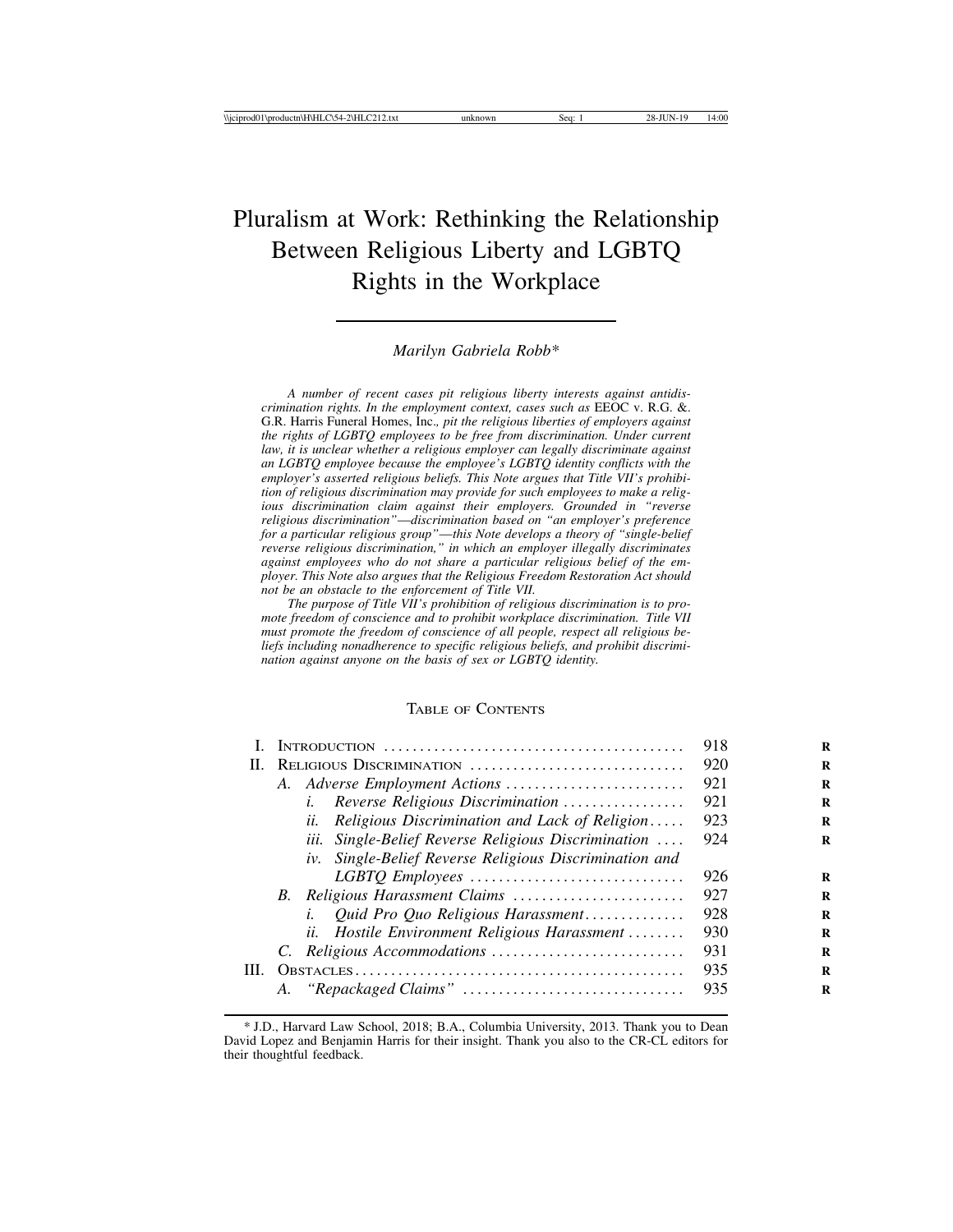# *ii. Title VII and RFRA* . . . . . . . . . . . . . . . . . . . . . . . . . . . . . . 940 **R** IV. CONCLUSION . . . . . . . . . . . . . . . . . . . . . . . . . . . . . . . . . . . . . . . . . . . . 943 **<sup>R</sup>**

#### I. INTRODUCTION

Imagine a fictional employer, Bonnie Business Owner. Bonnie is Christian, and she believes that homosexuality is a sin. She learns that one of her employees, Laura, is lesbian. Can Bonnie fire Laura because being lesbian is against Bonnie's religion? Bonnie also believes that sex is an immutable, God-given trait. She learns that one of her employees, Terrence, is transgender. Can she fire Terrence because being transgender is against her religion? Under current law, the answer to both of these questions is "maybe." Title VII of the Civil Rights Act of 1964 (Title VII) protects employees from discrimination on the basis of sex.1 Although the Supreme Court has yet to rule on the issue,<sup>2</sup> many lower courts have held that sexual orientation and gender identity are inseparable from sex, such that Title VII's prohibition of discrimination on the basis of sex prohibits discrimination on the basis of sexual orientation or gender identity.<sup>3</sup> Yet even if Title VII prohibits discrimination against LGBTQ employees, employers may be exempt from Title VII compliance under the Religious Freedom Restoration Act of 1993 (RFRA).4 If an employer can demonstrate that Title VII compliance constitutes a substantial burden on her religious exercise, RFRA allows her to

<sup>&</sup>lt;sup>1</sup> 42 U.S.C. § 2000e-2(a)(1) (2018) (prohibiting discrimination in employment based on race, color, religion, sex, and national origin).

 $\frac{2}{3}$  See Evans v. Georgia Reg'l Hosp.,  $\frac{850}{2}$  F.3d 1248, 1257 (11th Cir. 2017), *cert. denied*, 138 S. Ct. 557, 557 (2017) (holding discrimination based on sexual orientation not actionable under Title VII); Zarda v. Altitude Express, Inc., 883 F.3d 100, 131 (2d Cir. 2018) (holding discrimination based on sexual orientation actionable under Title VII), *petition for cert. filed*

<sup>&</sup>lt;sup>3</sup> See Hively v. Ivy Tech Cmty. Coll. of Ind., 853 F.3d 339, 341 (7th Cir. 2017) ("[W]e conclude today that discrimination on the basis of sexual orientation is a form of sex discrimination."); Glenn v. Brumby, 663 F.3d 1312, 1316 (11th Cir. 2011) (holding that Title VII prohibits discrimination against transgender individuals); Schwenk v. Hartford, 204 F.3d 1187, 1202 (9th Cir. 2000) ("'[S]ex' under Title VII encompasses both sex—that is, the biological differences between men and women—*and* gender.") (emphasis in original); EEOC v. Scott Med. Health Ctr., P.C., 217 F. Supp. 3d 834, 841 (W.D. Pa. 2016) ("[D]iscrimination on the basis of sexual orientation is, at its very core, sex stereotyping plain and simple . . . ."); Roberts v. Clark Cty. Sch. Dist., 215 F. Supp. 3d 1001, 1015 (D. Nev. 2016) (transgender plaintiff stated sex discrimination claim under Title VII); Fabian v. Hosp. of Cent. Conn., 172 F. Supp. 3d 509, 527 (D. Conn. 2016) ("[D]iscrimination on the basis of transgender identity is cognizable under Title VII."); Isaacs v. Felder Services, LLC, 143 F. Supp. 3d 1190, 1193 (M.D. Ala. 2015) (holding that claims of sexual orientation-based discrimination are cognizable under Title VII); Terveer v. Billington, 34 F. Supp. 3d 100, 116 (D.D.C. 2014) (sexual orientation discrimination claim is sex discrimination claim under Title VII); Philpott v. N.Y., No. 16-6778, 2017 WL 1750398, at \*2 (S.D.N.Y. May 3, 2017) ("[P]laintiff's sexual orientation discrimination claim is cognizable under Title VII."). <sup>4</sup> 42 U.S.C. § 2000bb-1 (2012).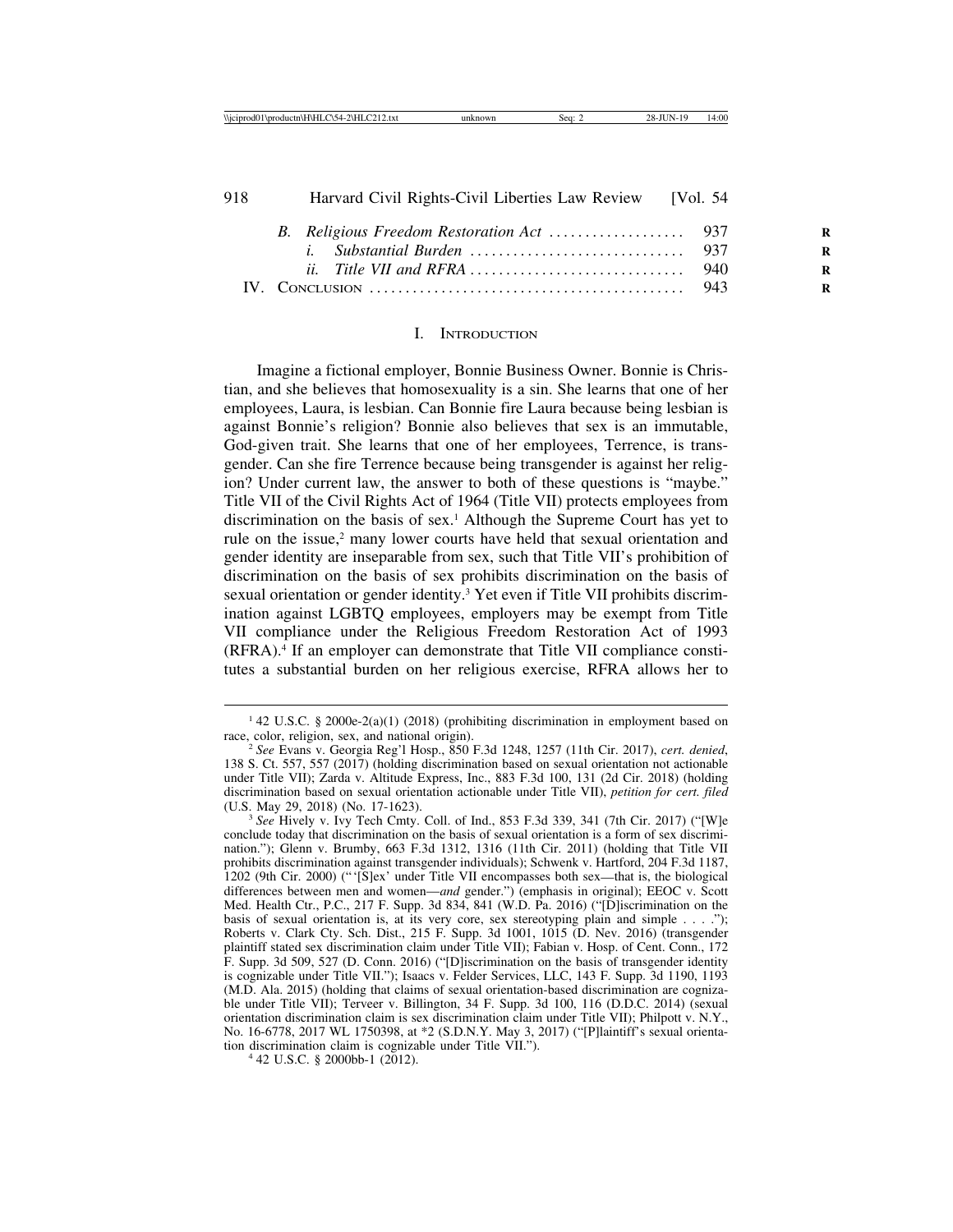appeal to her religious beliefs to evade Title VII requirements protecting her employees from discrimination.<sup>5</sup>

This tension is prominent in a number of recent cases that have pitted religious liberty interests against antidiscrimination rights. The Supreme Court's decision in *Masterpiece Cakeshop Ltd. v. Colorado Civil Rights Commission* is the highest profile example, and circuit courts have also faced this conflict.<sup>6</sup> Last year, the Sixth Circuit heard a case against Kim Davis, a state clerk who declined on religious grounds to issue marriage licenses to same-sex couples<sup>7</sup> and another case in which a secular business claimed it could fire a transgender employee because being transgender is against the religion of the business' owner.8

In the employment context, the conflict is between employees' antidiscrimination rights (codified in Title VII) and employers' religious liberty rights (asserted under RFRA as a defense to Title VII enforcement). When the debate is framed in this way, religious interests lose when antidiscrimination interests win, and antidiscrimination interests lose when religious interests win. The goal of this Note is to disrupt that paradigm.

Part II develops a theory of religious discrimination under Title VII to protect LGBTQ employees. Regardless of whether Title VII's prohibition of discrimination on the basis of sex applies to LGBTQ employees, this Note argues that Title VII's prohibition of discrimination on the basis of religion protects LGBTQ employees from discrimination that is religiously motivated. This Note argues that employees who suffer adverse employment consequences because their LGBTQ identities conflict with the religious beliefs of their employers have a Title VII right to be free from religious discrimination and religious harassment based on such an identity. "Reverse religious discrimination" claims allow employees to challenge adverse actions based on their failure to conform to their employer's religion.9 In what this Note calls "single-belief reverse religious discrimination" claims, employees can challenge discrimination based on their failure to conform to a particular religious belief of their employer. Under this theory, an LGBTQ employee has a religious discrimination claim against an employer who discriminates against an employee because that employee's LGBTQ identity conflicts with the employer's anti-LGBTQ beliefs.

Part III addresses two potential obstacles to this legal theory. First, it explains why these claims are distinguishable from sex discrimination claims such that they are properly characterized as religious discrimination claims. Second, it explains why RFRA is not an obstacle to Title VII en-

<sup>&</sup>lt;sup>5</sup> See id.<br><sup>6</sup> 138 S. Ct. 1719, 1722 (2018).<br><sup>7</sup> See Ermold v. Davis, 855 F.3d 715, 715 (6th Cir. 2017).

<sup>&</sup>lt;sup>8</sup> See EEOC v. R.G. &. G.R. Harris Funeral Homes, Inc., 884 F.3d 560, 567 (6th Cir. 2018), *cert. granted in part sub nom*. R.G. & G.R. Harris Funeral Homes, Inc. v. EEOC, No. 18-107, 2019 WL 1756679 (U.S. Apr. 22, 2019). <sup>9</sup> *See infra* Part II.A.i.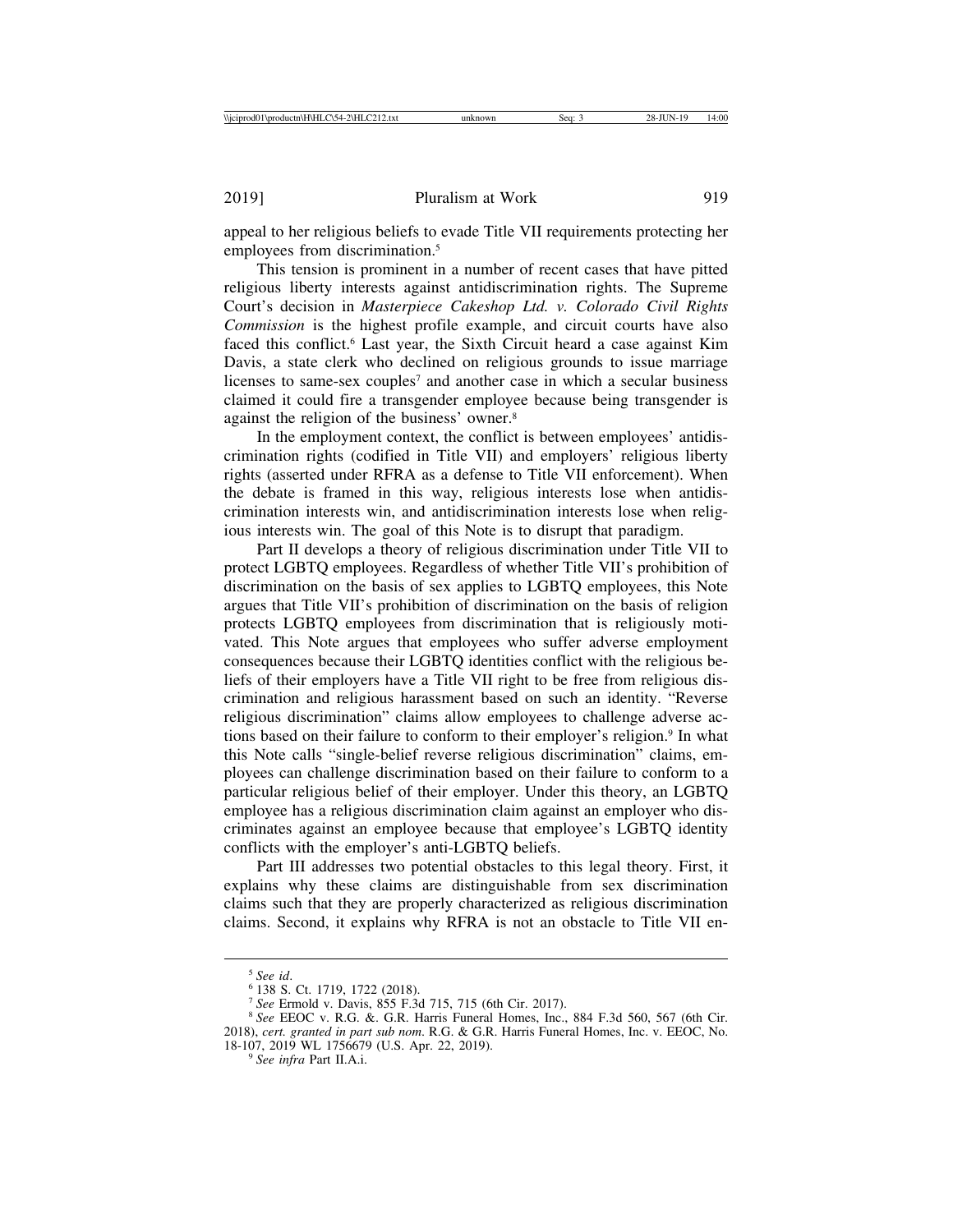forcement in this context. Under RFRA, if the equal rights of LGBTQ employees substantially burden an employer's religious beliefs, then the government cannot enforce Title VII antidiscrimination laws against that employer unless such enforcement is the least restrictive means of achieving a compelling government interest. This Part argues that Title VII is the least restrictive means of furthering a compelling government interest, and therefore RFRA should not be a valid defense to Title VII enforcement.

This Note does not seek to disparage or belittle religious beliefs. Rather, this Note seeks to acknowledge and respect all religious beliefs. It respects religious beliefs condemning homosexual or queer or transgender identities. But just as critically, it respects the rejection of these beliefs.<sup>10</sup> Religious pluralism requires the coexistence and mutual respect of those with different and contrasting religious beliefs. In a country with so much religious diversity,<sup>11</sup> antidiscrimination laws must work alongside religious liberty protections to acknowledge and support religious pluralism.

# II. RELIGIOUS DISCRIMINATION

This Part discusses employees' rights to be free from religious discrimination under Title VII, and how these rights should be balanced against the religious liberty interests of the employer. Title VII prohibits workplace discrimination on the basis of religion.12 It is unlawful for an employer to make an adverse employment decision about an employee or to harass an employee "because of such individual's . . . religion . . . ."13

Section A discusses adverse employment actions, defined as "tangible changes in employment" such as "'hiring, firing, failing to promote, reassignment with significantly different responsibilities, or a decision causing a significant change in benefits . . . . "<sup>14</sup> Section B discusses harassment claims. "[H]arassment . . . does not directly result in tangible changes in employment,"15 but may be actionable under Title VII when it is so "severe and pervasive" that it "affects a 'term, condition, or privilege' of employment."<sup>16</sup>

This Note argues that an employer who takes an adverse employment action against or harasses an LGBTQ employee because the employee's

<sup>&</sup>lt;sup>10</sup> See infra notes 40–45 and accompanying text.<br><sup>11</sup> See Religious Landscape Study, PEW RESEARCH CENTER, *available at* http://www.pew forum.org/religious-landscape-study/, *archived at* https://perma.cc/XN3D-7SDE (showing the

<sup>&</sup>lt;sup>12</sup> 42 U.S.C. § 2000e-2 (2018) (prohibiting discrimination on the basis of an "individual's race, color, religion, sex, or national origin").

 $13$  42 U.S.C. § 2000e-2 (2018). Title VII prohibits an employer from considering the religious beliefs of an employee as a factor in employment decisions unless the employer is a religious organization. See 42 U.S.C.  $\S$  2000e-1(a) (2018).

<sup>&</sup>lt;sup>14</sup> Perez-Cordero v. Wal-Mart Puerto Rico, Inc., 656 F.3d 19, 29 (1st Cir. 2011) (quoting Burlington Indus. v. Ellerth, 524 U.S. 742, 761 (1998)).

<sup>&</sup>lt;sup>15</sup>*Id.* (quoting Meritor Sav. Bank, FSB v. Vinson, 477 U.S. 57, 69 (1986)).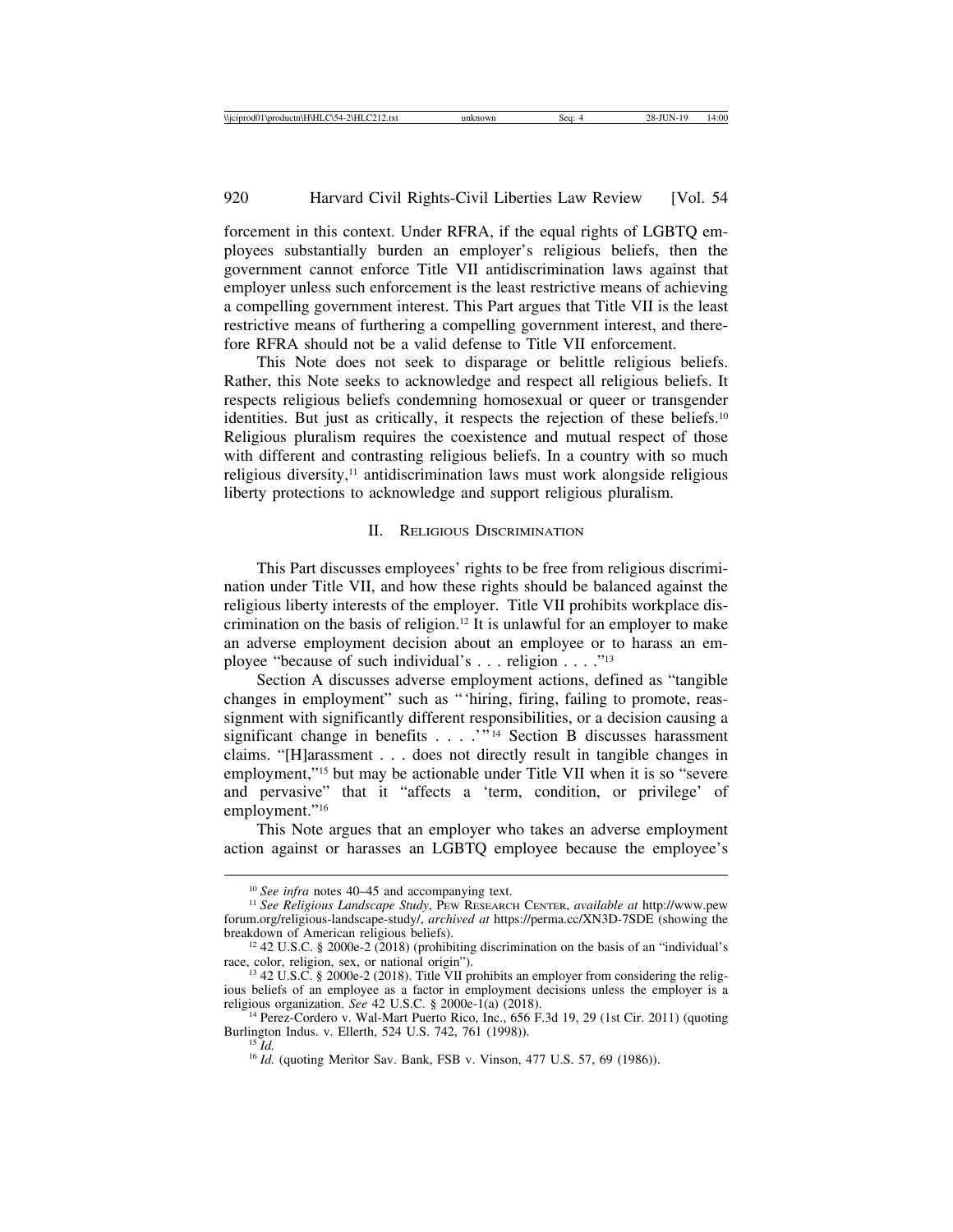LGBTQ identity conflicts with a religious belief of the employer violates Title VII's prohibition of religious discrimination.

# *A. Adverse Employment Actions*

Title VII makes it an unlawful employment practice "to fail or refuse to hire or to discharge any individual, or otherwise to discriminate against any individual with respect to his compensation, terms, conditions, or privileges of employment, because of such individual's . . . religion . . . ."17 An employer who fires, refuses to hire, or fails to promote an employee because of that employee's religion engages in illegal religious discrimination under Title VII.18 Likewise, it is illegal for an employer to discriminate against employees because they do not adhere to the employer's religion, regardless of the religion of the employee.19 These protections should be more expansively interpreted to prohibit an employer from discriminating against employees who do not adhere to specific religious beliefs of the employer.

# *i. Reverse Religious Discrimination*

Outside of narrow exceptions,<sup>20</sup> it is illegal for an employer to discriminate against employees of a certain religion. For example, our fictional employer Bonnie may not fire her employee Mark because he is Muslim.21 Such a termination motivated by animus towards a particular religion would provide "direct evidence of unlawful discrimination."22 Now, imagine that Bonnie is Christian, and she employs William. She does not know William's religion, but she learns he is not Christian, and she fires him for that reason. This termination is an example of a "reverse religious discrimination" claim.23 "Reverse religious discrimination" refers to a "religious discrimina-

<sup>17</sup> 42 U.S.C. § 2000e-2(a)(1) (2018); *see also* EEOC v. Consol Energy, Inc., 860 F.3d 131, 141 (4th Cir. 2017), *cert. denied sub nom.* CONSOL Energy Inc. v. EEOC, 138 S. Ct. 976 (2018). <sup>18</sup> *See* 42 U.S.C. § 2000e-2(a)(1) (2018). <sup>19</sup> *See, e.g.*, Noyes v. Kelly Servs., 488 F.3d 1163, 1168 (9th Cir. 2007) (holding religious

discrimination claim based not on plaintiff's "adhere[nce] to a particular religion," but on "her lack of adherence" to a particular religion).

 $20$  Section 702 of Title VII expressly excludes religious corporations, associations, educational institutions, and societies from Title VII's prohibition against religious discrimination. 42 U.S.C. § 2000e-1 (2012). <sup>21</sup> *See, e.g.*, Yazdian v. ConMed Endoscopic Techs., Inc., 793 F.3d 634, 655–56 (6th Cir.

<sup>2015) (</sup>holding that Muslim employee established prima facie case of religious discrimination in violation of Title VII since employee was qualified, discharged, and member of protected classes, and employer replaced employee with non-Muslim, non-Iranian man).

<sup>&</sup>lt;sup>22</sup> Panchoosingh v. Gen. Labor Staffing Servs., Inc., No. 07-80818-CIV, 2009 WL 961148, at \*6 (S.D. Fla. Apr. 8, 2009) ("[I]n the context of religious discrimination, a statement like 'I'm firing you because you're . . . a Christian' would be direct evidence of unlawful discrimination.").

<sup>&</sup>lt;sup>23</sup> *Noyes*, 488 F.3d at 1165, 1168; Shapolia v. Los Alamos National Laboratory, 992 F.2d 1033, 1038 (10th Cir. 1993) ("[I]t is the religious beliefs of the employer, and the fact that [the employee] does not share them, that constitute the basis of the [religious discrimination]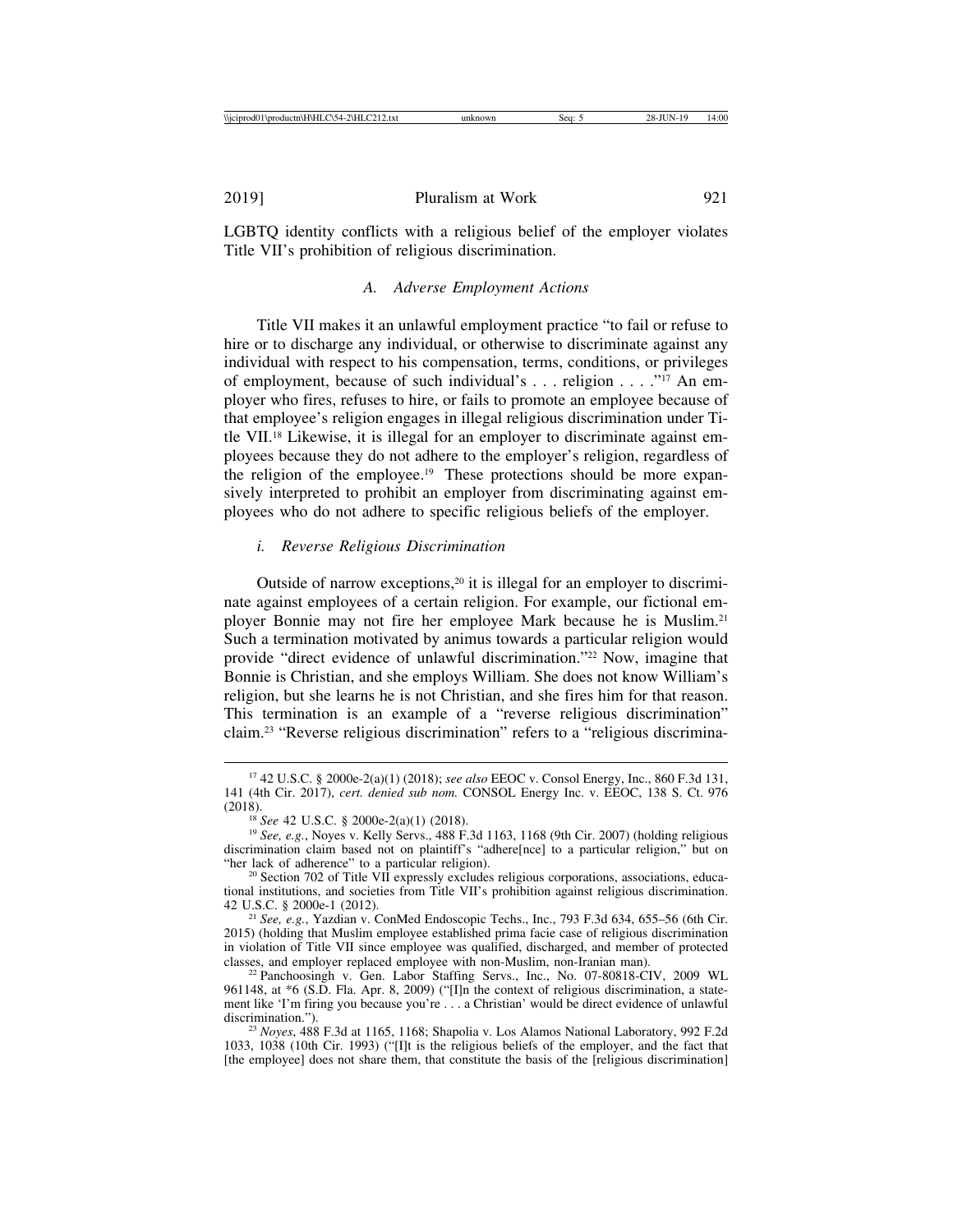tion claim premised on an employer's preference for a particular religious group," and it is also prohibited under Title VII.24

The elements of a prima facie case vary slightly between plaintiffs claiming reverse religious discrimination and plaintiffs claiming straightforward religious discrimination. In a straightforward discrimination claim, a plaintiff establishes a prima facie case by showing "(1) she is a member of a protected class; (2) she was qualified for her job; (3) she suffered an adverse employment decision; and (4) she was replaced by a person outside the protected class or treated differently than similarly situated nonprotected employees."25 In a reverse religious discrimination claim, a plaintiff need not show that she is a member of a protected class. "[U]se of the 'protected class' factor . . . suggests some identifiable characteristic of the plaintiff in order to give rise to Title VII protection."26 Yet in a reverse religious discrimination claim, "it is the religious beliefs of the employer, and the fact that [the plaintiff] does not share them, that constitute the basis of the claim."27 In a religious discrimination case brought by a non-Mormon former employee against a Mormon former employer,<sup>28</sup> the Tenth Circuit explained, "[t]he question for the trier of fact is . . . whether [the employee's] termination . . . [was] motivated by an animus directed against non-Mormons."29 Title VII's prohibition on religious discrimination protects employees from discrimination because they do not share their employer's religion.30

In *Noyes v. Kelly Services*, 31 Lynn Noyes sued her employer alleging that she was denied a promotion because she did not adhere to her supervisor's religious beliefs.<sup>32</sup> Her supervisor was a member of a religious group called the Fellowship of Friends ("Fellowship"),<sup>33</sup> of which Noyes was not a member.34 Noyes was considered for a promotion, but a Fellowship member

<sup>26</sup> Shapolia, 992 F.2d at 1038.<br><sup>27</sup> *Id.* 28 Here, the plaintiff, a non-Mormon, alleged that his Mormon supervisor gave him a negative evaluation, which contributed to his eventual termination, because he did not share his supervisor's religious beliefs. See Shapolia, 992 F.2d at 1035.

<sup>29</sup> Id. at 1037.<br><sup>30</sup> *See, e.g.*, Mandell v. County of Suffolk, 316 F.3d 368, 378 (2d Cir. 2003) ("An employer discriminating against any non-Catholic violates the anti-discrimination laws no less than an employer discriminating only against one discrete group, in this case, Jews."); Campos v. City of Blue Springs, 289 F.3d 546, 550–51 (8th Cir. 2002) (upholding jury verdict finding that employee was constructively discharged because she was not a Christian). <sup>31</sup> 488 F.3d 1163, 1163 (9th Cir. 2007). <sup>32</sup> *Id*. at 1165–66. <sup>33</sup> *See id.* at 1165. <sup>34</sup> *See id*. at 1166.

claim."); see also id. at 1036 ("Title VII . . . protect[s] against requirements of religious conformity and as such protects those who refuse to hold, as well as those who hold, specific religious beliefs.").

<sup>&</sup>lt;sup>24</sup> EEOC v. United Health Programs of Am., Inc., 213 F. Supp. 3d 377, 392 (E.D.N.Y. 2016) (citing *Noyes*, 488 F.3d at 1168–69; *Shapolia*, 992 F.2d at 1038).

<sup>&</sup>lt;sup>25</sup> See, e.g., Keys v. Humana, Inc., 684 F.3d 605, 608 (6th Cir. 2012) (citing White v. Baxter Healthcare Corp., 533 F.3d 381, 391 (6th Cir. 2008)).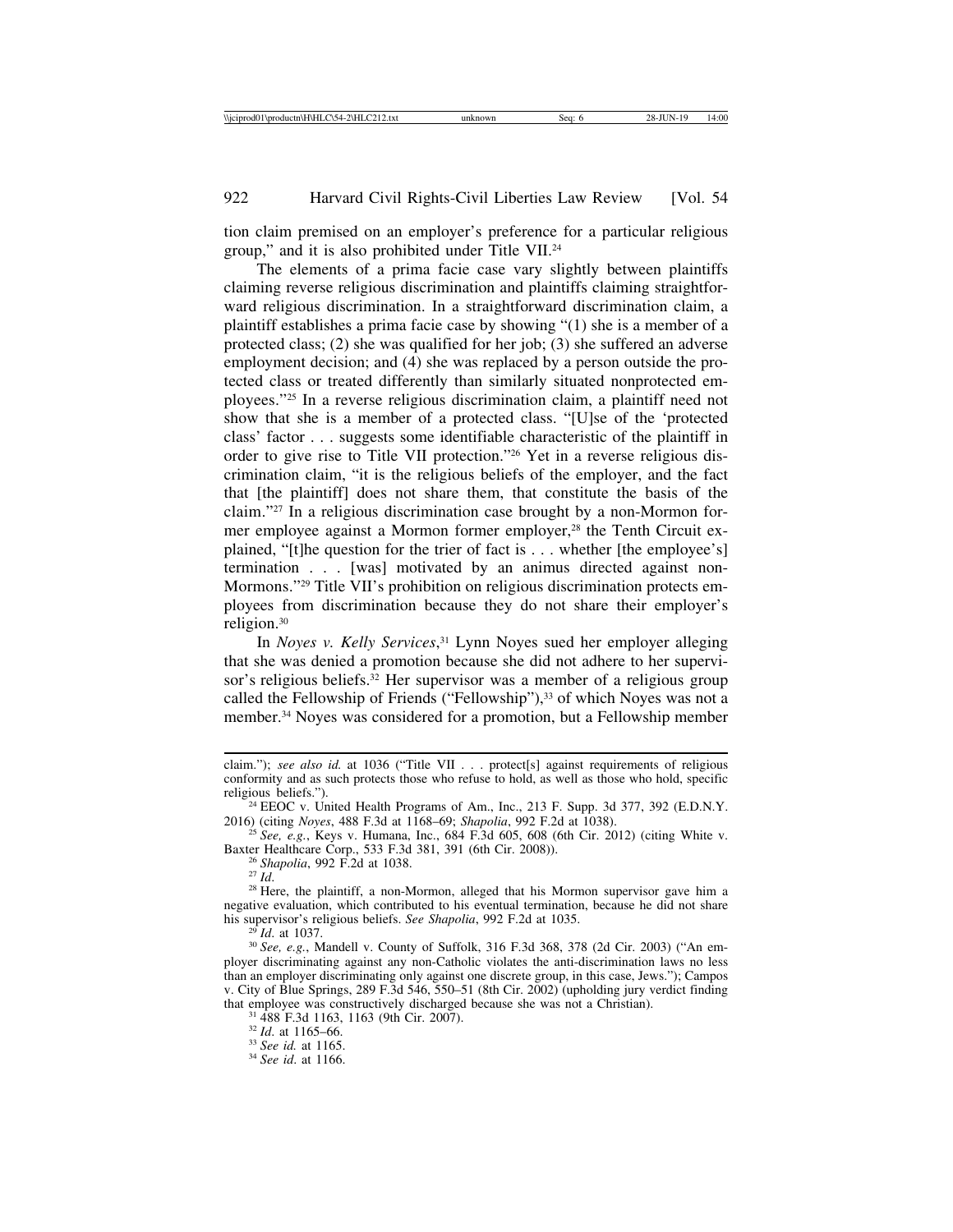got the position instead.35 Noyes claimed she was passed over for the promotion because her religious beliefs were different than her supervisor's.36 Reversing the district court's grant of summary judgment for the employer, the Ninth Circuit held that Noyes established a prima facie case of reverse religious discrimination upon showing that "her lack of adherence to the religious beliefs promoted by [her employer] was the genesis of the discrimination."37 Noyes' Title VII claim survived summary judgment, and she subsequently won a multi-million dollar jury verdict.<sup>38</sup>

Title VII's prohibition of religious discrimination "protects employees from discrimination because they do not share their employer's religious beliefs."39 When an employer discriminates against employees who do not share her religious beliefs, her adverse employment actions are prohibited religious discrimination, regardless of whether these employees are a member of some other religion or they identify with no religion at all.<sup>40</sup> The key feature of these reverse religious discrimination claims is that the employee does not share the religious beliefs of the employer. If Bonnie fires William because William is not Christian, she has discriminated against him for not sharing her religion, and this termination would violate Title VII.

## *ii. Religious Discrimination and Lack of Religion*

The right to embrace religion includes the right to reject religion. While Title VII defines religion to include "all aspects of religious observance and practice, as well as belief,"41 some courts have interpreted the law "to protect against requirements of religious conformity and as such [to protect] those who refuse to hold, as well as those who hold, specific religious beliefs."42 The understanding that Title VII protects both religious beliefs and objections to religious beliefs reflects the understanding of religion advanced in First Amendment jurisprudence. Courts have long looked to First Amendment cases to clarify the meaning of "religion" for purposes of Title VII.43

<sup>&</sup>lt;sup>35</sup> *See id.*<br><sup>36</sup> *See id.*<br><sup>37</sup> *Id.* at 1168.<br><sup>38</sup> Noyes v. Kelly Servs., 349 F. App'x 185, 187 (9th Cir. 2009).<br><sup>39</sup> EEOC v. United Health Programs of Am., Inc., 213 F. Supp. 3d 377, 392 (E.D.N.Y. 2016); *see also* Mandell v. County of Suffolk, 316 F.3d 368, 378 (2d Cir. 2003) ("An employer discriminating against any non-Catholic violates the anti-discrimination laws no less than an employer discriminating only against one discrete group  $\dots$ .

<sup>&</sup>lt;sup>40</sup> See Noyes v. Kelly Servs., 488 F.3d 1163, 1168 (9th Cir. 2007) (holding a plaintiff need not claim that "she adheres to a particular religion"; rather, her claim is based on "her lack of adherence" to particular religious beliefs).

<sup>&</sup>lt;sup>41</sup> 42 U.S.C. § 2000e(j) (2018).  $42 \text{ EEOC}$  v. United Health Programs of Am., Inc., 213 F. Supp. 3d 377, 391 (E.D.N.Y. 2016).

<sup>&</sup>lt;sup>43</sup> *See, e.g.*, EEOC v. Abercrombie & Fitch Stores, Inc., 731 F.3d 1106, 1117 (10th Cir. 2013) (recognizing reliance placed on First Amendment cases in defining religion for purposes of Title VII), *rev'd on other grounds*, 135 S. Ct. 2028 (2015); Reed v. Great Lakes Cos., 330 F.3d 931, 934 (7th Cir. 2003) (finding that antipathy toward atheists is prohibited by Title VII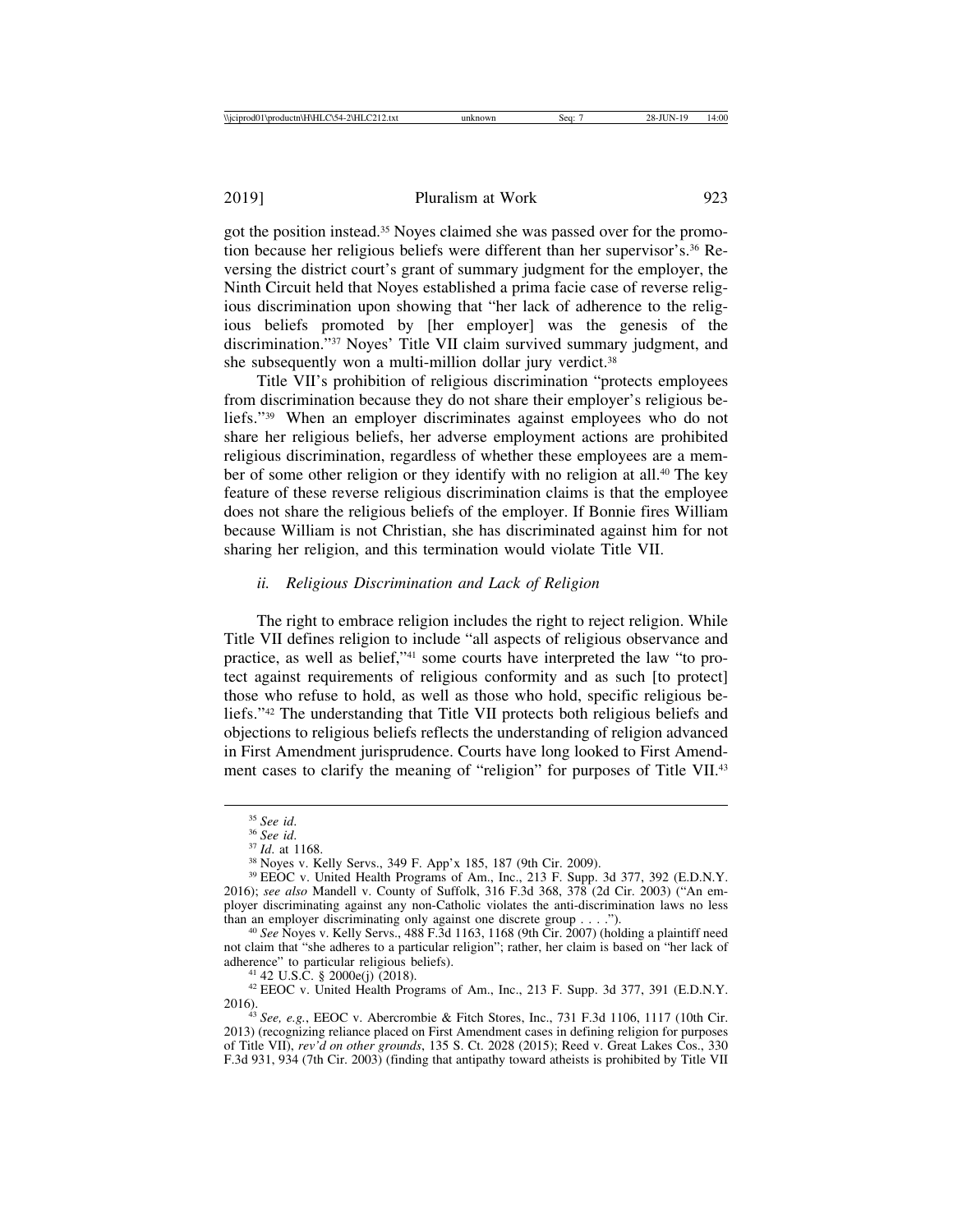924 Harvard Civil Rights-Civil Liberties Law Review [Vol. 54

Courts have appealed to free-exercise cases to support the proposition that in the Title VII context, "religious freedom includes the freedom to reject religion—'religion' includes antipathy to religion."44 Conceived this way, just as Bonnie has a right to practice Christianity, her employee William has an equal right to reject Christianity without adverse employment consequences.

#### *iv. Single-Belief Reverse Religious Discrimination*

Consider that as part of Bonnie's Christian religion, she believes that abortion is sinful. Her employee Chelsea does not share that belief. Bonnie sees a pro-choice bumper sticker on Chelsea's car and fires her. Though this kind of claim has not yet been recognized in court, it follows from the reverse religious discrimination cases that Chelsea has a claim of religious discrimination under Title VII.

The reverse religious discrimination cases establish that an employer may not terminate an employee because that employee does not share the employer's religious beliefs. Title VII should also be interpreted to prohibit discrimination against employees who do not share a particular religious belief of their employer. This Note calls this type of religious discrimination "single-belief reverse religious discrimination," because it is discrimination based on a single religious belief of an employer, as opposed to discrimination against an employee for failure to adhere to the employer's religious identity. In the above example, Bonnie engages in single-belief reverse religious discrimination by firing Chelsea because of Chelsea's failure to adhere to Bonnie's single belief that abortion is sinful.

in part based on "analogy to cases under the free-exercise clause of the First Amendment"); EEOC v. Union Independiente de la Autoridad de Acueductos y Alcantarillados de P.R., 279 F.3d 49, 56 (1st Cir. 2002) (relying on First Amendment jurisprudence in evaluating the breadth of religious protection afforded under Title VII); Philbrook v. Ansonia Bd. of Educ., 757 F.2d 476, 478 (2d Cir. 1985), *aff'd and remanded*, 479 U.S. 60 (1986) (considering First Amendment principles in evaluating a religious discrimination claim under Title VII); Eatman v. United Parcel Serv., 194 F. Supp. 2d 256, 268 (S.D.N.Y. 2002) ("A court's limited role in determining whether a belief is 'religious' is the same under Title VII as it is under the Free Exercise Clause of the First Amendment.") (internal citation omitted).

<sup>&</sup>lt;sup>44</sup> Reed v. Great Lakes Cos., 330 F.3d 931, 933–34 (7th Cir. 2003); *see also* County of Allegheny v. Am. Civil Liberties Union, 492 U.S. 573, 590 (1989) (noting that the First Amendment "guarantee[s] religious liberty and equality to 'the infidel, the atheist, or the adherent of a non-Christian faith such as Islam or Judaism.'") (quoting Wallace v. Jaffree, 472 U.S. 38, 52 (1985)); Wallace, 472 U.S. at 53 ("[T]he individual freedom of conscience protected by the First Amendment embraces the right to select any religious faith or none at all."); Books v. City of Elkhart, 235 F.3d 292, 307 (7th Cir. 2000) (holding that Ten Commandments display violates establishment clause because it endorses Judeo-Christian faith, not inclusive of those who reject Judeo-Christian religions); Warner v. Orange Cty. Dep't of Probation, 173 F.3d 120, 120–22 (2d Cir. 1999) (holding that terms of probation requiring atheist to attend local Alcoholics Anonymous meeting required him to participate in religious exercises in violation of First Amendment's Establishment Clause); Young v. Southwestern Savings & Loan Ass'n, 509 F.2d 140, 144 (5th Cir. 1975) (holding that employer had obligation to accommodate religious beliefs and observances of atheist employee who objected to nondenominational, theological beginnings of required staff meetings).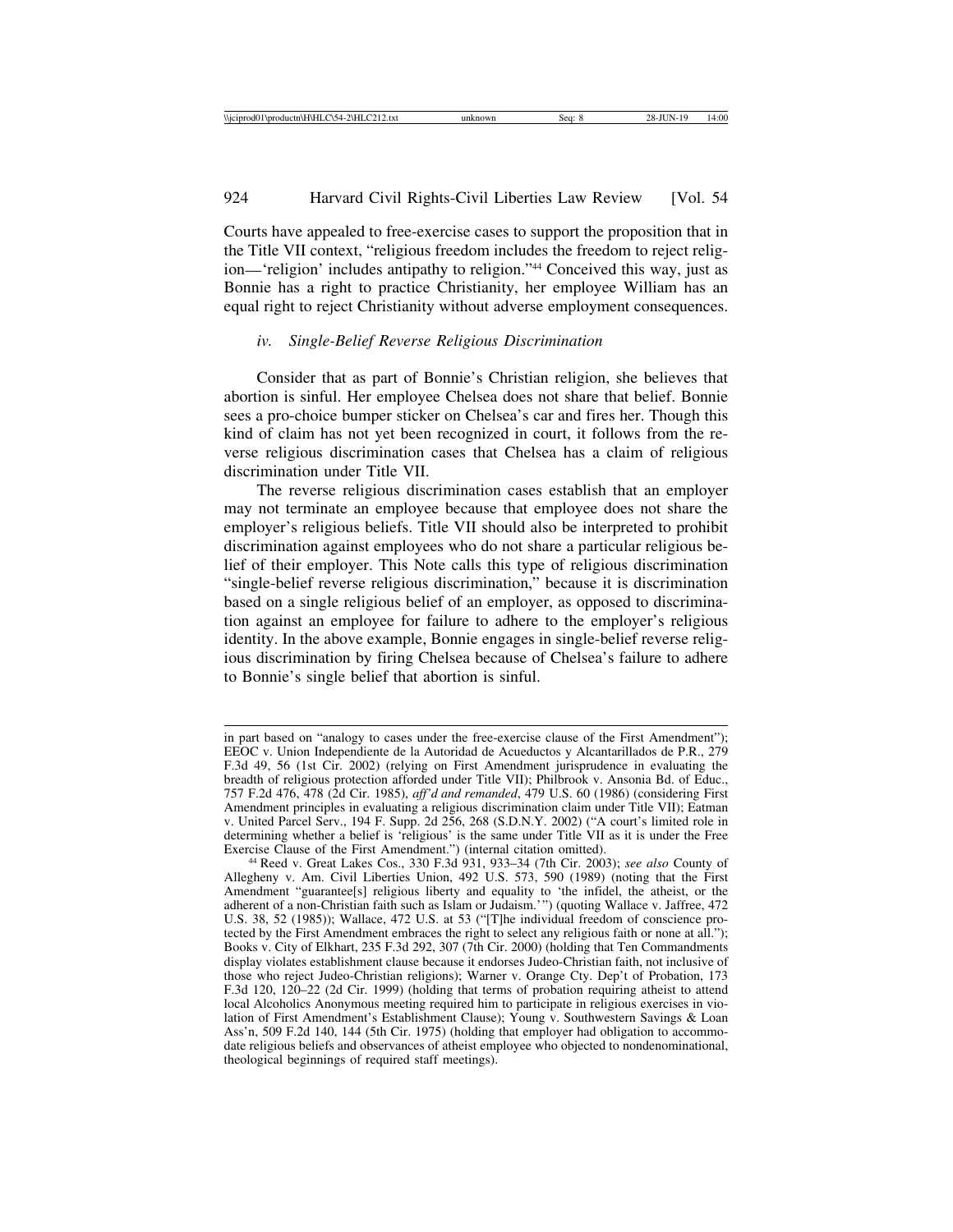While reverse religious discrimination "protects employees from discrimination because they do not share their employer's religious beliefs"45 as a whole, single-belief reverse religious discrimination protects employees from discrimination because they do not share one of their employer's particular religious beliefs. In a single-belief reverse religious discrimination claim, the employer and the employee could even be members of the same religion, and there could still be a feasible claim. In this Note's example, Chelsea and Bonnie may both be Christian. They could observe the same holidays, recite the same prayers, and go to the same church. Their beliefs could overlap entirely except for one point of difference: whether abortion is sinful. However, if that point of difference is the basis of an adverse employment action, then the employer has discriminated on the basis of religion in violation of Title VII. Alternatively, Chelsea could be Jewish, Scientologist, agnostic, or irreligious, and still have her Title VII rights violated in this case. As long as Bonnie fires Chelsea because Chelsea does not share Bonnie's single religious belief that abortion is sinful, Bonnie has engaged in illegal religious discrimination.

It may be objected that single-belief reverse religious discrimination is too removed from religion such that there is not actually any religious discrimination. Chelsea's support of women's right to choose may have nothing to do with religion. Title VII prohibits adverse employment actions taken "because of such individual's . . . religion."46 If Chelsea is fired based on one of her political beliefs, is she really fired because of her religion? The answer is "yes", for two reasons.

First, Bonnie's reason for firing Chelsea is based in religion: she fires Chelsea because Chelsea's beliefs do not conform with Bonnie's religious beliefs. This is particularly important in the RFRA context, where Bonnie can claim that the continued employment of Chelsea substantially burdens Bonnie's religion.<sup>47</sup> If Bonnie asserts a RFRA defense to Title VII enforcement, then she is claiming that Chelsea's rejection of one of Bonnie's religious beliefs substantially burdens Bonnie's religion. Bonnie would fire Chelsea not just because Chelsea holds a political belief but because of the way that belief allegedly burdens Bonnie's religion.

Second, if Bonnie fires Chelsea because Chelsea's pro-choice belief is contrary to Bonnie's anti-abortion belief, then Bonnie fires Chelsea because of Chelsea's failure to adhere to one of Bonnie's religious beliefs. But the right to practice a religion includes the right to reject a religious practice.<sup>48</sup> Therefore, Bonnie's right to hold her anti-abortion religious belief is equal to

<sup>45</sup> EEOC v. United Health Programs of Am., Inc., 213 F. Supp. 3d 377, 392 (E.D.N.Y. 2016); *see also* Mandell v. County of Suffolk, 316 F.3d 368, 378 (2d Cir. 2003) ("An employer discriminating against any non-Catholic violates the anti-discrimination laws no less than an employer discriminating only against one discrete group . . . .").<br><sup>46</sup> 42 U.S.C. § 2000e-2 (2018).<br><sup>47</sup> *See* Part III *infra*.<br><sup>48</sup> *See supra* notes 40–45 and accompanying text.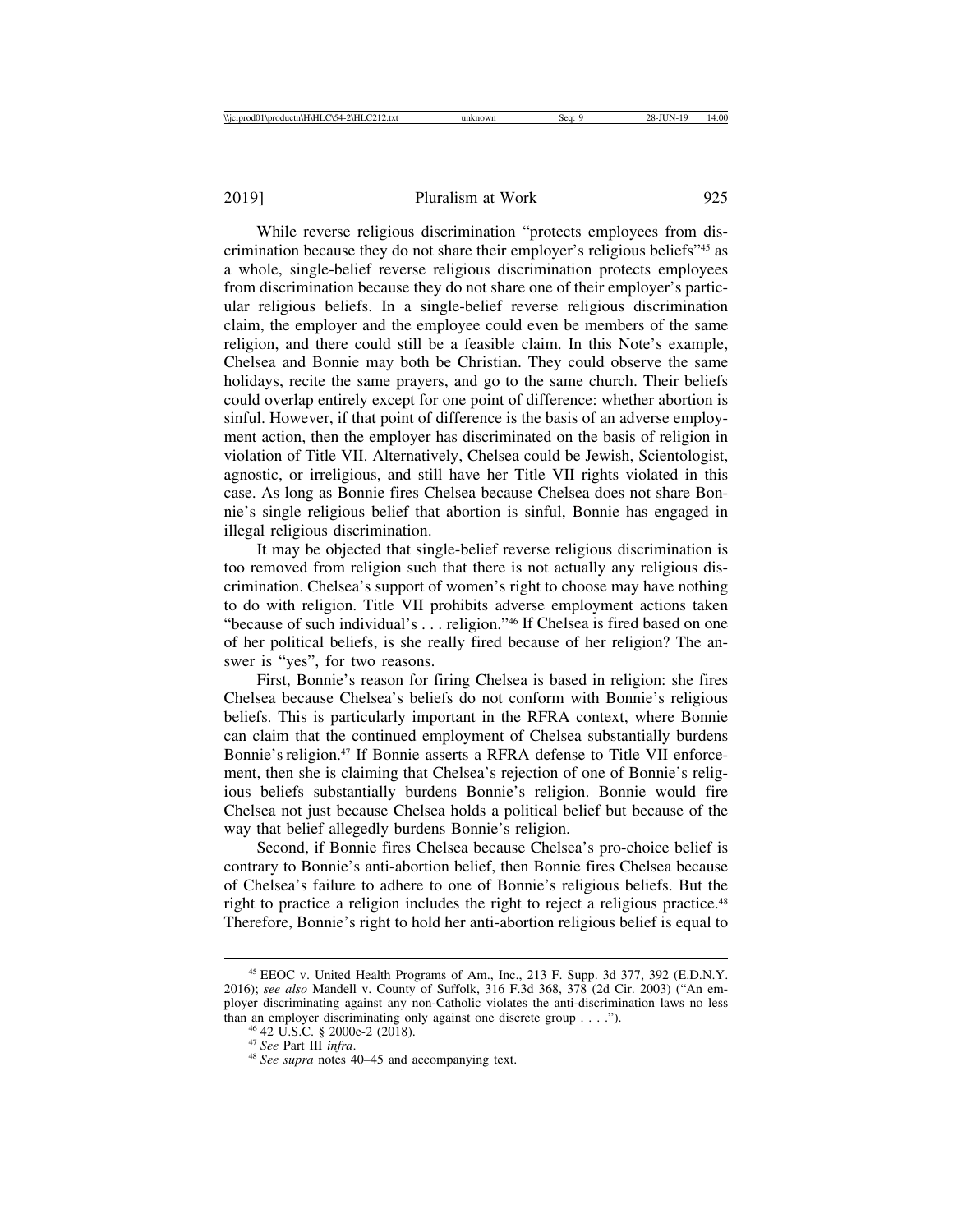but not greater than Chelsea's right to reject that belief without adverse employment consequences.

# *iv. Single-Belief Reverse Religious Discrimination and LGBTQ Employees*

Imagine that fictional employer Bonnie learns that her employee Laura is lesbian. Bonnie fires Laura because homosexuality is against Bonnie's religious beliefs. This Note argues Laura should have a single-belief reverse religious discrimination claim against Bonnie. LGBTQ employees facing adverse employment consequences because their employers object to their LGBTQ identities on religious grounds may have single-belief reverse religious discrimination claims under Title VII.

Over the past five years, many courts have held for the first time that discrimination because of one's sexuality is discrimination on the basis of sex in violation of Title VII.<sup>49</sup> This Note argues that if an employer justifies an adverse employment action by appealing to her religious beliefs, then the employee has a religious discrimination claim under Title VII in addition to a sex discrimination claim. In the case of Bonnie and Laura, Bonnie discriminated against Laura because Laura's sexuality is contrary to one of Bonnie's religious beliefs. This makes Bonnie's firing of Laura single-belief reverse religious discrimination.

The Sixth Circuit case, *EEOC v. R.G. & G.R. Harris Funeral Homes, Inc.*, 50 involved Title VII sex discrimination claims. This Note argues the plaintiff could have also alleged religious discrimination. In that case, the EEOC filed a Title VII claim on behalf of a former funeral home employee, Aimee Stephens.51 Stephens worked as a funeral director at R.G. & G.R. Harris Funeral Homes, Inc., a closely held for-profit corporation owned and operated by Thomas Rost.52 Stephens presented as a man when she began working for the Funeral Home in 2007. She then came out as a transgender woman.53 In 2013, she wrote a letter informing Rost and her co-workers that she was undergoing a gender transition from male to female and intended to present as a woman at work.54 Rost fired Stephens two weeks later because "he was no longer going to represent himself as a man."55 Stephens filed a discrimination charge with the EEOC,<sup>56</sup> and the EEOC filed a civil action

<sup>49</sup> *See supra* note 2. **<sup>R</sup>** <sup>50</sup> 201 F. Supp. 3d 837, 837 (E.D. Mich. 2016), *rev'd and remanded*, 884 F.3d 560 (6th Cir. 2018).<br><sup>51</sup> R.G. &. G.R. Harris Funeral Homes, Inc., 884 F.3d at 566.<br><sup>52</sup> *See id.* 53 *See id.* at 566–67.<br><sup>54</sup> *See id.* at 566–67.<br><sup>55</sup> This quote is from a deposition during which Rost was asked, on the record, w

fired Stephens. *Id.* at 569. <sup>56</sup> *Id*.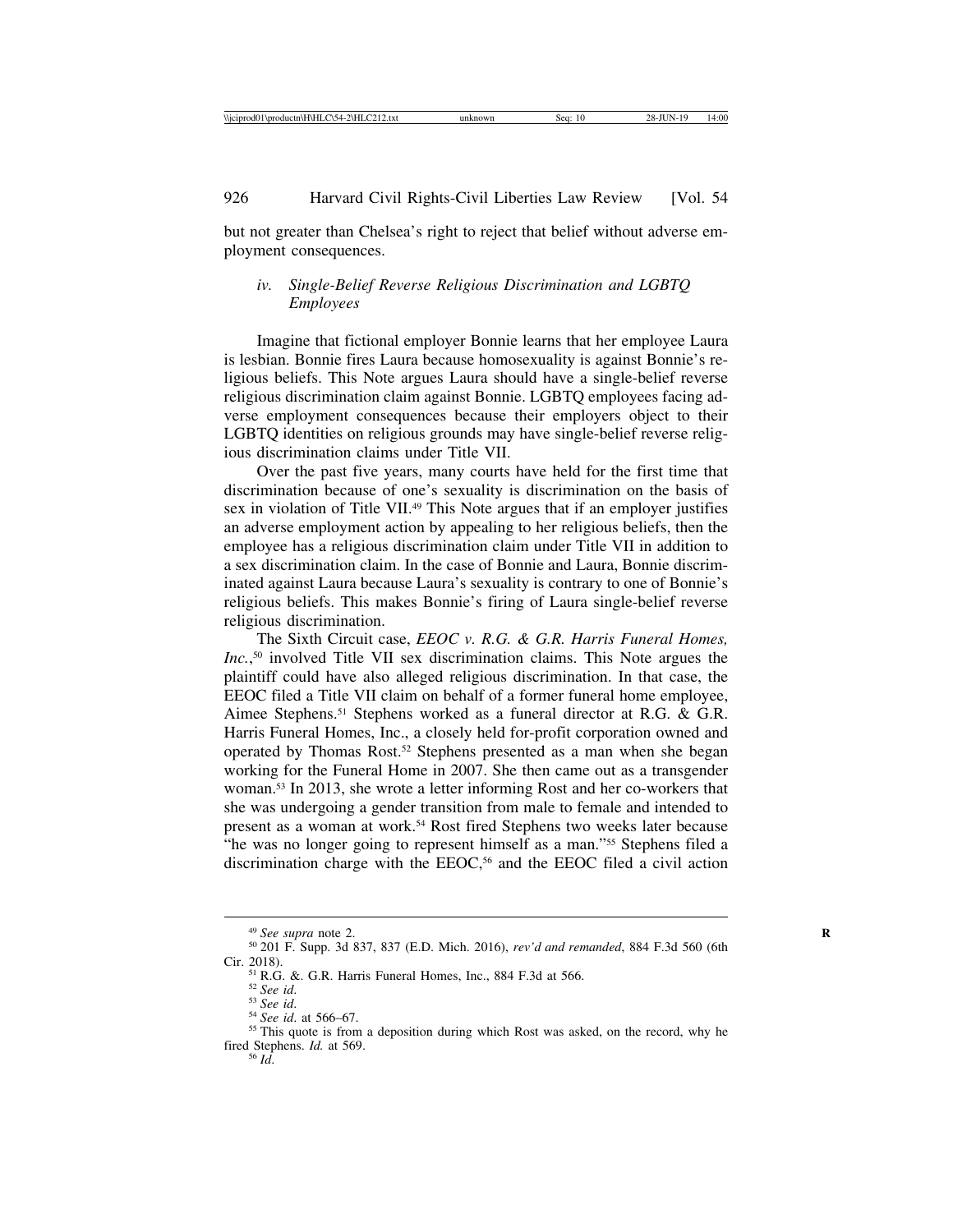alleging Stephens was wrongfully terminated based on sex stereotypes in violation of Title VII.57

Stephens did not allege religious discrimination, but she could have brought a claim alleging she was fired because she did not share her employer's religious belief about the immutability of sex. Rost explicitly disclosed that he fired Stephens because she "was no longer going to represent [herself] as a man[,]"and that this was a problem because Rost's religion teaches that sex is an immutable, God-given trait.58 In other words, Rost fired Stephens because Stephens did not conform to one of Rost's religious beliefs.

This is religious discrimination prohibited by Title VII, regardless of Stephens' religious beliefs or lack thereof. Just as Title VII prohibits the termination of an employee because she does not observe the employer's religion, it also prohibits the termination of an employee because she does not adhere to the same religious beliefs as her employer. Whether the employer makes an employment decision because she disagrees with her employee in whole or in part, the employer is making an employment decision based on the employer's religious beliefs and whether the employee shares them. This is illegal religious discrimination.

## *B. Religious Harassment Claims*

In addition to prohibiting adverse employment action motivated by religious discrimination, Title VII also prevents workplace harassment motivated by religious discrimination.<sup>59</sup> "Title VII affords employees the right to work in an environment free from discriminatory intimidation, ridicule, and insult."60 Title VII permits employers and employees alike to discuss their religion, practice their religion, and comment on the religions of others, even negatively unless it amounts to harassment of another person in the workplace.61 When religious exercise becomes harassment, it is no longer protected.

<sup>57</sup> *See id*. The EEOC asserted a second Title VII claim, alleging that the Funeral Home engaged in an unlawful employment practice by providing work clothes to male but not female employees. *Id*. For the purposes of this Note, the author focuses on the wrongful termination claim. <sup>58</sup> *Id.* at 569; *see supra* note 55. <sup>59</sup> *See generally*, Huri v. Office of the Chief Judge of the Circuit Court of Cook Cty., 804

F.3d 826, 834 (7th Cir. 2015); Ashraf-Hassan v. Embassy of France, 695 F. App'x 579, 582

<sup>&</sup>lt;sup>60</sup> Meritor Sav. Bank, FSB v. Vinson, 477 U.S. 57, 69 (1986).<br><sup>61</sup> *See, e.g.*, Alhallaq v. Radha Soami Trading, LLC, 484 F. App'x 293, 296 (11th Cir. 2012) (playing Christian gospel music did not create hostile environment); Rivera v. P.R. Aqueduct & Sewers Auth., 331 F.3d 183, 189–91 (1st Cir. 2003) (calling religious Christian employee "Mother Theresa," singing a Christmas carol to her, and giving her birthday card depicting a pig wearing a rosary, did not create a hostile work environment); Lara v. Raytheon Tech. Serv. Co., 476 F. App'x 218, 221 (11th Cir. 2012) ("[U]nwarranted and derogatory comments about religion" did not create hostile environment.).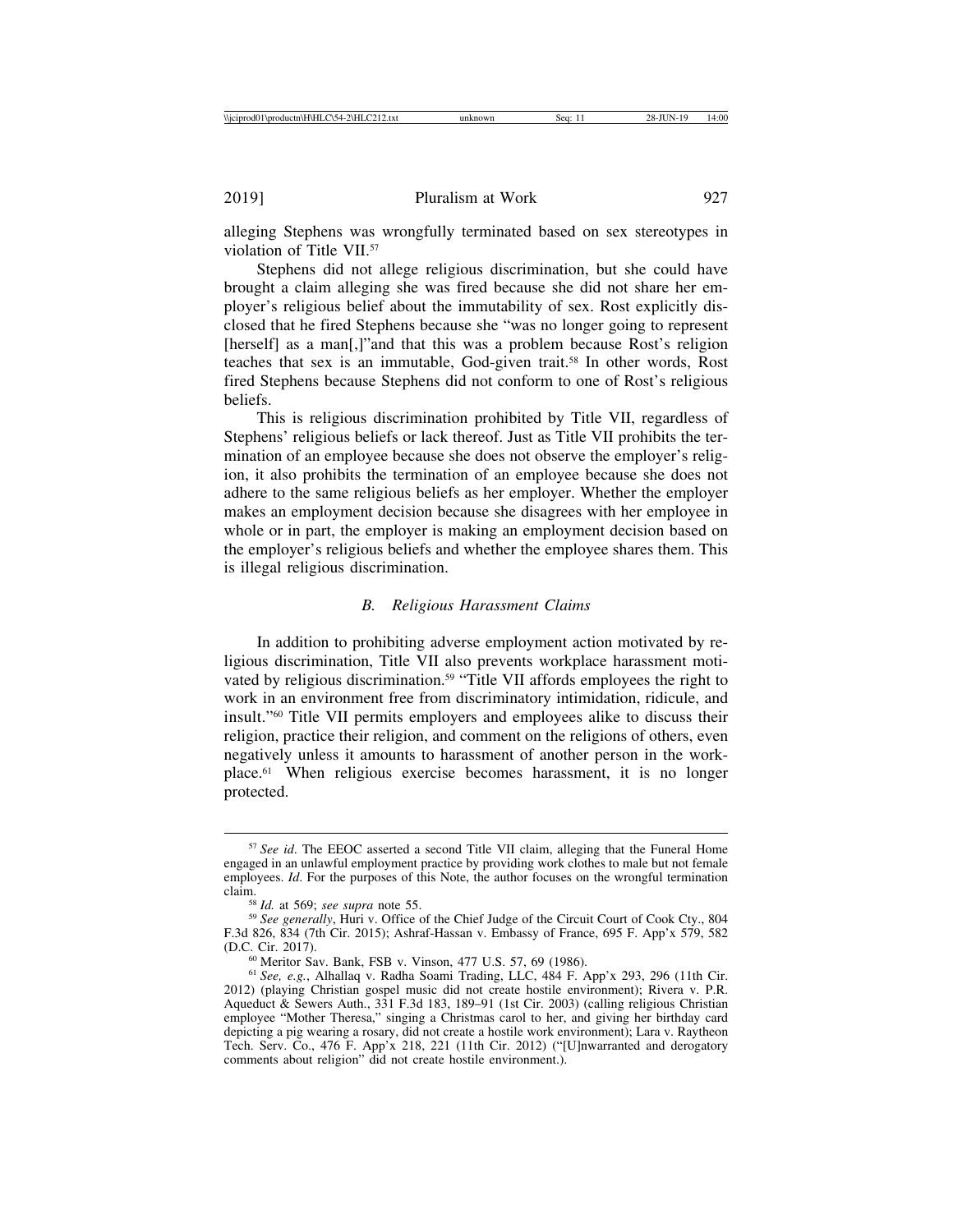Mirroring the framework of sexual harassment, religious harassment can take two forms: quid pro quo harassment and hostile environment harassment<sup>62</sup>

#### *i. Quid Pro Quo Religious Harassment*

Quid pro quo harassment—translated from Latin, "something for something"—occurs when tangible employment benefits are conditioned upon compliance with a harasser's demands.<sup>63</sup> It is most commonly litigated in the sexual harassment context. Quid pro quo sexual harassment occurs when submission to "[u]nwelcome sexual advances, requests for sexual favors, and other verbal or physical conduct of a sexual nature" is explicitly or implicitly a term or condition of employment, and submission to or rejection of such conduct is used as the basis for employment decisions.64 For example, it is illegal sex discrimination and quid pro quo sexual harassment for an employer to threaten to retaliate against an employee if the employee refuses to engage in sexual activities with the employer.<sup>65</sup>

Though quid pro quo harassment "is more commonly associated with sexual harassment" than with religious harassment,<sup>66</sup> quid pro quo religious harassment is also actionable under Title VII. Quid pro quo religious harassment occurs "when an employer or supervisor explicitly or implicitly coerces an employee to abandon, alter, or adopt a religious practice as a condition of receiving a job benefit or avoiding an adverse action."67 For example, it would occur if an employer or supervisor threatens to fire an employee for not attending church, to withhold a promotion unless an employee renounces her Jewish beliefs, or to deny an employment benefit unless the employee becomes Mormon.

In an influential case, *Venters v. City of Delphi*, 68 the Seventh Circuit held that there were sufficient facts to support a quid pro quo religious harassment claim when an employer threatened to fire an employee because she did not conform to his religious beliefs.69 Jennifer Venters worked as a radio

 $62$  *See* Venters v. City of Delphi, 123 F.3d 956, 975 (7th Cir. 1997).<br> $63$  *See, e.g.*, Bryson v. Chi. State Univ., 96 F.3d 912, 915 (7th Cir.1996) (allegation that

university professor lost tangible employment benefits after refusing supervisor's sexual advances supported claim for quid pro quo sexual harassment against university).<br><sup>64</sup> 29 C.F.R. §1604.11(a) (1998).<br><sup>65</sup> *See, e.g.*, Burlington Indus., Inc. v. Ellerth, 524 U.S. 742, 751 (1998) (employee alleg-

ing tangible employment action after refusing to submit to supervisor's sexual demands states

<sup>&</sup>lt;sup>66</sup> Josh Schopf, *Religious Activity and Proselytization in the Workplace: The Murky Line Between Healthy Expression and Unlawful Harassment*, 31 COLUM. J.L. & SOC. PROBS. 39, 45 (1997). <sup>67</sup> EEOC COMPLIANCE MANUAL, SECTION 12, "RELIGIOUS DISCRIMINATION" (2008),

*available at* https://www.eeoc.gov/policy/docs/religion.pdf, *archived at* https://perma.cc/ V36Z-FE4G. <sup>68</sup> 123 F.3d 956 (7th Cir. 1997). <sup>69</sup> *Id*. at 961.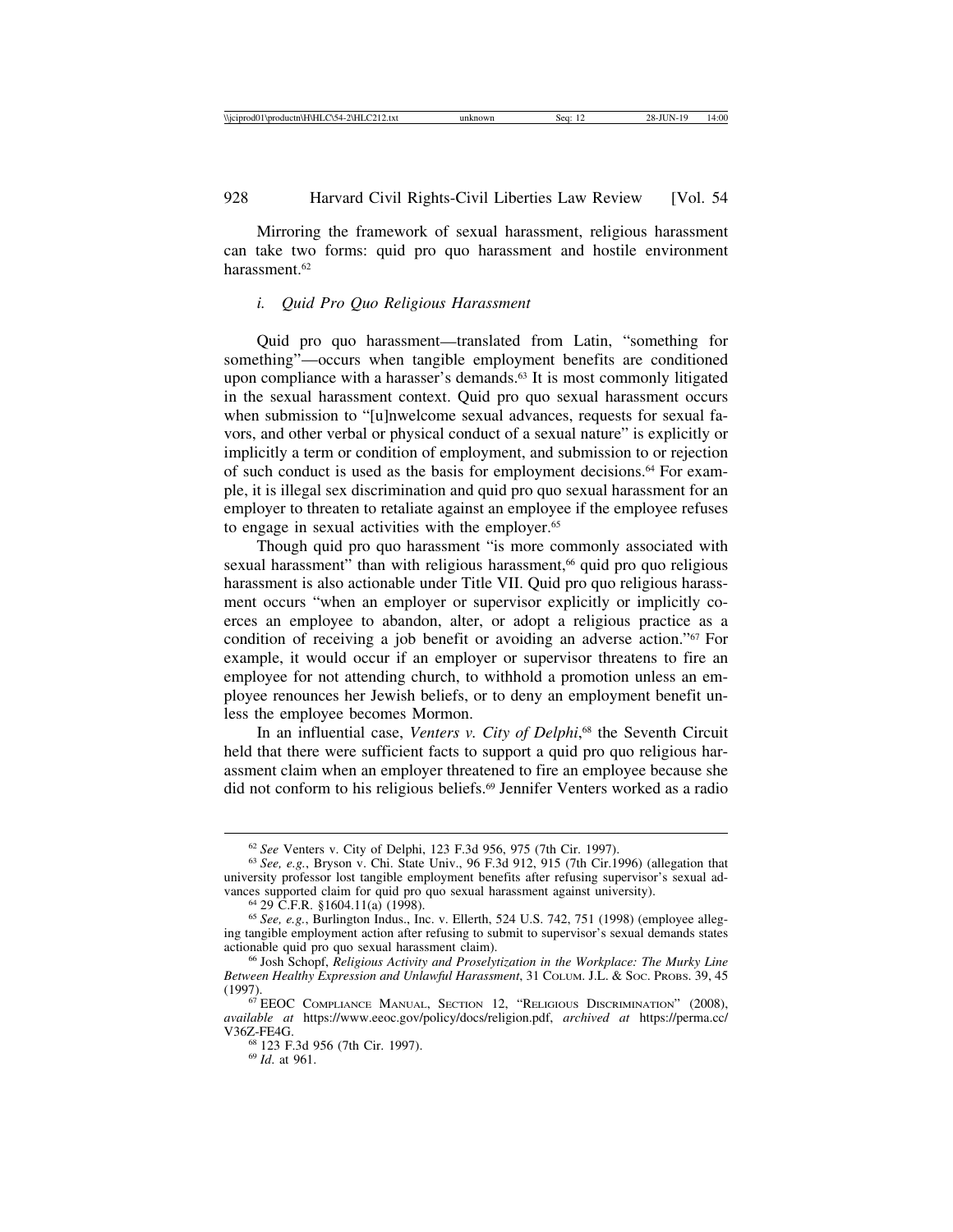dispatcher at a police station.70 Her supervisor, Police Chief Larry Ives, was a born-again Christian.71 He told Venters that he believed his decisions as police chief should be guided by the principles of his faith.72 During work, Ives spoke to Venters repeatedly about her salvation, telling her that in order to be a good employee, she had to be spiritually whole, which required she be "saved."73 He told her that the police station was "God's house," and he threatened to "trade" her if she did not embrace "God's way" over "Satan's."74 During these conversations, Ives often referenced Venters' status as an at-will employee who could be dismissed at any time.75 He asked her questions about her personal life, claiming to assess her progress toward "salvation."76 Eventually, he told her that an "evil spirit has taken [her] soul," and he would not allow that "evil spirit" to reside in the police department.77 Based on this evidence, the Seventh Circuit held that "a jury could reasonably conclude that Ives made adherence to his set of religious values a requirement of continued employment in the police department."78 Ives' case demonstrates that an employer who requires his employees to adhere to his religious values engages in illegal religious discrimination under Title VII.

An LGBTQ employee whose employer disapproves of her LGBTQ identity on religious grounds may have a similarly actionable religious harassment claim. Like in *Venters*, such an employer may be conditioning continued employment on the employee's adherence to the employer's religious values. To illustrate, consider the same set of facts as in *Venters* with the additional information that Venters is lesbian. In this hypothetical, Ives engages in the same behavior that constituted actionable religious harassment in *Venters*, with the only difference being that Ives' evidence of Venters' "evil spirit" and suggestions about her salvation are more specific: Ives points to Venters' homosexuality as evidence of her "evil spirit," and he continues to encourage Venters to embrace God's way over Satan's. In this hypothetical, to Ives, embracing God's way includes the renunciation of homosexuality. Because Ives repeatedly encourages Venters to embrace his own view of God and salvation, "a jury could reasonably conclude that Ives made adherence to his set of religious values a requirement of continued employment in the police department."<sup>79</sup> To harass an employee because she does not adhere to a specific religious belief of an employer—in this example, that homosexuality is sinful—is analytically indistinguishable from

- 
- 70 *Id*. at 962. 71 *See id*. 72 *See id*. 73 *See id*. 74 *See id*. at 963. 75 *See id*. 76 *Id*. at 964. 77 *Id*. 78 *See id* at 977. 79 *Id*.
-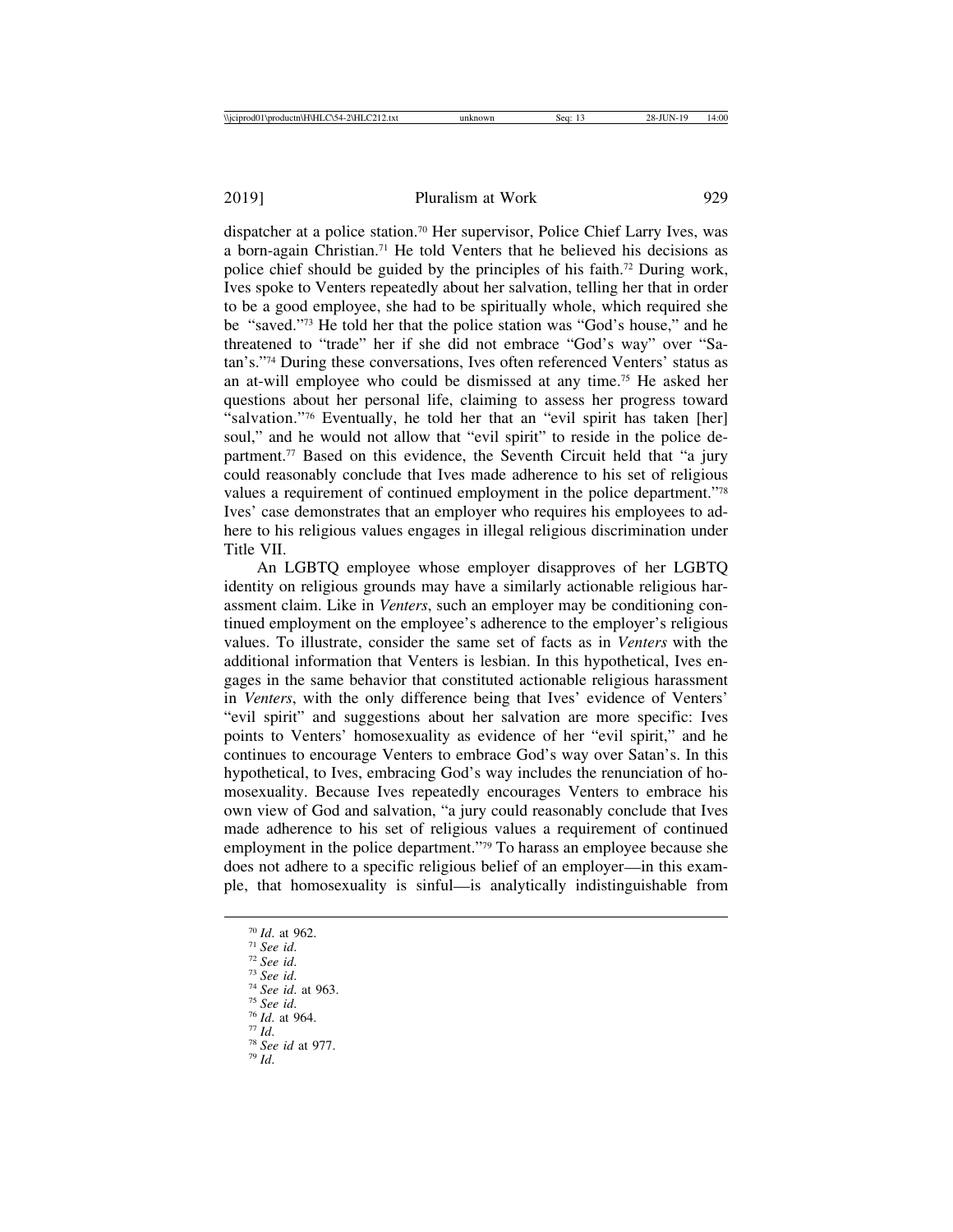harassing an employee because she does not adhere to her employer's religious beliefs more broadly.

Discrimination is religious if it is motivated by the employer's religious beliefs. In *Venters*, Ives repeatedly encouraged Venters to attend church.<sup>80</sup> Venters did not tell Ives if or how often she attends church.<sup>81</sup> Whether she attended church, and her reasons for attending or not attending, do not affect the cognizability of her religious harassment claim. Ives religiously harassed her because he sought to impose his religious views onto her. In the hypothetical above, Venters is lesbian––an identity that is not based on religion. However, her employer's harassment of that identity may be based on religion. If Ives states that homosexuality is contrary to his religion and threatens adverse employment consequences unless Venters renounces her homosexuality, then he has threatened adverse employment consequences unless Venters adopts his religious belief. The employer is seeking to impose his religious beliefs onto the employee. For an employer to condition continued employment on the employee's adherence to the employer's religious beliefs is actionable religious harassment under Title VII.<sup>82</sup> An LGBTO employee, therefore, has a religious harassment claim against an employer who threatens adverse employment action because the employee's LGBTQ identity does not conform to one of the employer's religious beliefs.

#### *ii. Hostile Environment Religious Harassment*

Single-belief reverse religious discrimination against LGBTQ employees may also constitute hostile environment harassment. To be actionable under Title VII, the work environment must be "both objectively and subjectively offensive, one that a reasonable person would find hostile or abusive, and one that the victim in fact did perceive to be so."83 Hostile environment religious harassment occurs when an employee is subjected to unwelcome religious statements or conduct so severe or pervasive that the individual being harassed reasonably finds the work environment to be hostile or abusive.<sup>84</sup> Religious harassment can create a hostile environment when an employer repeatedly pressures employees to conform to the employer's religious views.85

<sup>&</sup>lt;sup>80</sup> See id. at 963–64.<br><sup>81</sup> See id. at 963 ("[S]he refrained from making her religious views known to Ives.").<br><sup>82</sup> See id. at 977.<br><sup>83</sup> Faragher v. City of Boca Raton, 524 U.S. 775, 787 (1998).<br><sup>84</sup> See EEOC v. Sunbelt

Sundowner Offshore Servs., 523 U.S. 75, 81–82 (1998)). <sup>85</sup> *See* Sattar v. Motorola, Inc., 138 F.3d 1164, 1167 (7th Cir. 1998) (employee harassed

with a barrage of emails with dire warnings of the divine punishments that awaited those who refuse to follow Islam); EEOC v. Preferred Mgmt. Corp., 216 F. Supp. 2d 763, 819 (S.D. Ind. 2002) (holding that Christian employers violated Title VII by repeatedly encouraging employee to convert to their brand of Christianity); EEOC v. AKZ Mgmt., Inc., No. 07-8356 (S.D.N.Y. consent decree filed Sept. 26, 2007) (settlement of religious harassment and dispa-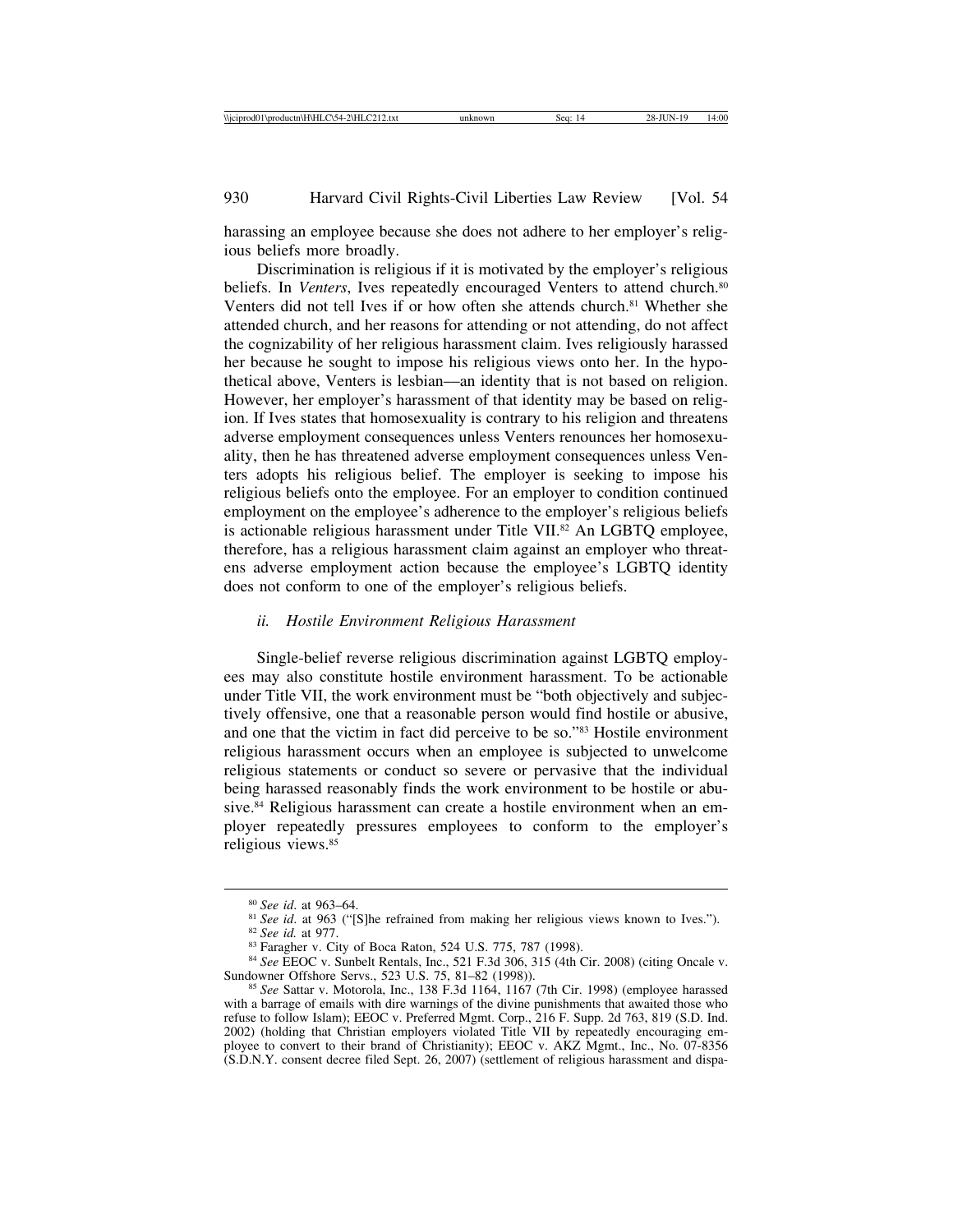An employer who evinces strong disapproval of an employee's LGBTQ identity may create a hostile environment. For example, in *Erdmann v. Tranquility Inc.*,<sup>86</sup> the Northern District of California held that a supervisor's characterization of an employee's homosexuality as sinful and the employer's urgings that the employee adopt her religion may have created a hostile work environment.<sup>87</sup> There, some of Del Erdmann's coworkers refused to work with him after learning that he was homosexual and told him that he should become heterosexual and Mormon to avoid hell.<sup>88</sup> Erdmann's employer responded in part by telling him that homosexuality is immoral.89 The court denied the employer's motion for summary judgment, finding that the employer's strong religious disapproval of Erdmann's identity presented an actionable hostile environment claim.90

## *C. Religious Accommodations*

Bonnie believes that her employee Laura's homosexuality is sinful. Laura does not share that religious belief. Sections A and B above explain how Title VII would support a religious discrimination claim by Laura if Bonnie discriminates against Laura for her failure to conform to Bonnie's religious belief. This Section explains how Title VII provides a framework to respect Bonnie's religious belief while simultaneously respecting Laura's rejection of that belief.

#### *i. Accommodating Religious Objections*

In 1972, Congress amended Title VII to add that employers have a duty to reasonably accommodate the religious practices of employees, to the extent that they can do so without undue hardship.91 This amendment, distinct from the duty not to discriminate, created an affirmative statutory obligation for employers to accommodate the religious beliefs and religious objections of employees.92 An employer has a "statutory obligation to make reasonable

under section  $703(a)(1)$  for an employer to fail to reasonably accommodate the religious practices of an employee or prospective employee, unless the employer demonstrates that accommodation would result in undue hardship on the conduct of its business"); *see also* Trans World Airlines, Inc. v. Hardison, 432 U.S. 63, 74 (1977). For further discussion of "undue hardship," see *infra* notes 108–18 and accompanying text.

<sup>92</sup> Interpreting this amendment, courts have "taken seriously the attempt by Congress to impose upon employers an affirmative duty to accommodate the religious practices of employees which is in addition to, and distinct from, the obligation not to discriminate against an employee on the basis of religion." Andrew M. Campbell, Annotation, *What Constitutes Em-*

rate treatment claims on behalf of employees who were pressured by management to practice or conform to Scientology).<br>
<sup>86</sup> 155 F. Supp. 2d 1152 (N.D. Cal. 2001).<br>
<sup>87</sup> See id. at 1165.<br>
<sup>88</sup> See id. at 1156-58.<br>
<sup>89</sup> See id. at 1156.<br>
<sup>99</sup> See id. at 1163.<br>
<sup>99</sup> See 29 C.F.R. § 1605.2 (2019) (declaring that i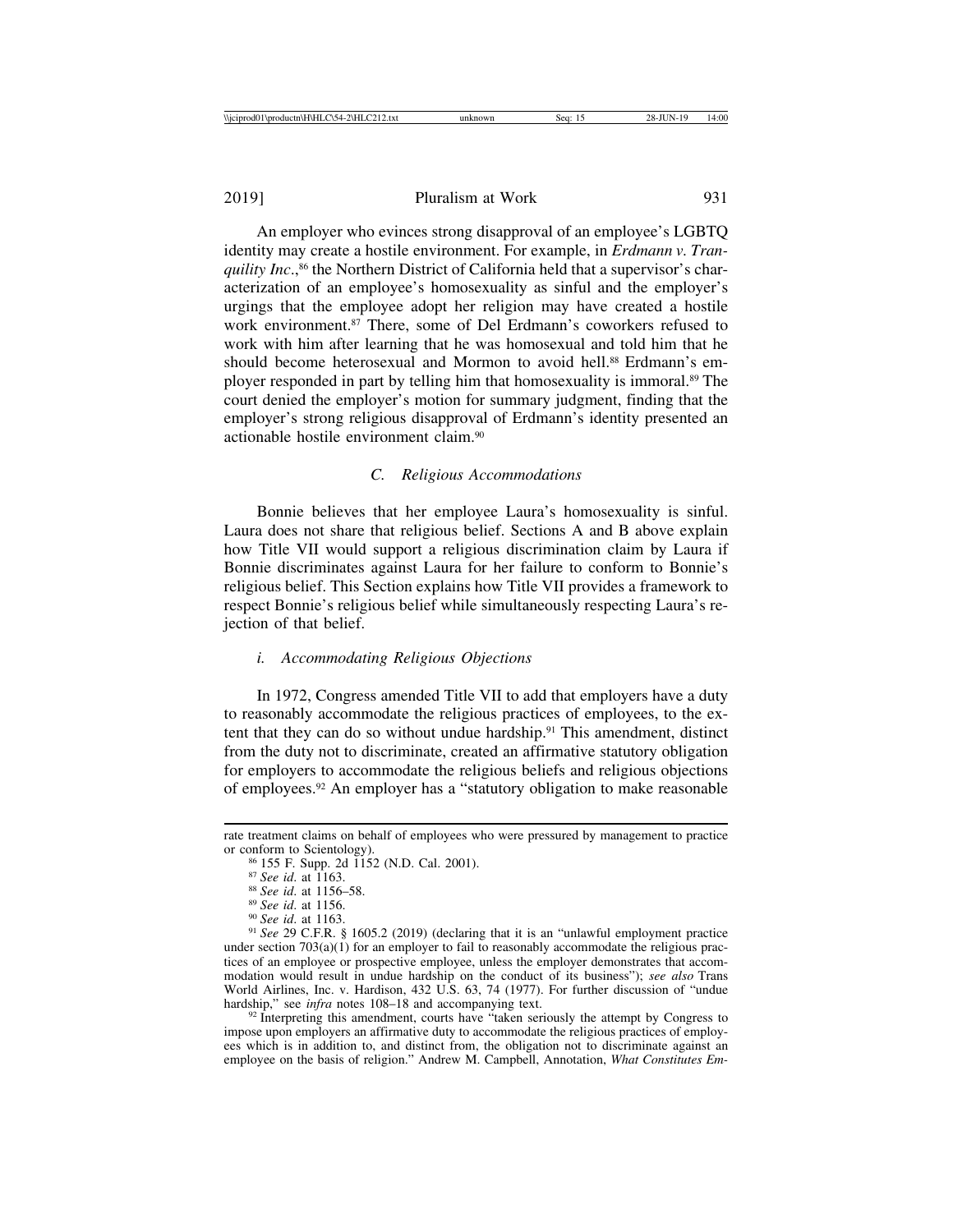accommodation for the religious observances of its employees, short of incurring an undue hardship[.]"93 Some courts have interpreted this duty to also protect employees from being forced to participate in or conform to religious practices.

In *EEOC v. Townley Engineering & Manufacturing Co.*, 94 the Ninth Circuit held that Title VII prohibits employers from requiring employees over those employees' objections—to attend devotional services during the workday.95 Townley, a manufacturer of mining equipment, hired Louis Pelvas to work as a machinist in 1979.<sup>96</sup> In 1982, Townley amended its employee handbook to require "[a]ll employees . . . to attend the non-denominational devotional services each Tuesday."97 Pelvas, an atheist, "asked to be excused from the services."98 His supervisor told him that the services were mandatory.99 Pelvas filed a religious discrimination claim with the EEOC, and the EEOC claimed Townley violated Title VII by failing to accommodate Pelvas's objection to attending religious services.100 The Ninth Circuit sided with the EEOC, holding that Townley should have accommodated Pelvas's religious objections to the devotional services by excusing him from attendance.<sup>101</sup>

The Ninth Circuit explained that both parties have religious liberty interests: "Both the Townleys and Pelvas seek to pursue a religious practice."102 The Townleys seek to pursue a religious practice by holding devotional services, and Pelvas seeks to pursue a religious practice by avoiding the services.103 To the court, Pelvas's atheism and his corresponding aversion to religious services are just as religious in nature as the Townley's Christian devotional services. "Where the religious practices of employers, such as the Townleys, and employees conflict, Title VII does not, and could not, require individual employers to abandon their religion. Rather, Title VII attempts to reach a mutual accommodation of the conflicting religious practices."104

The "undue burden" standard achieves this mutual accommodation. In *Townley*, the court held that requiring the Townleys to excuse employees

impose an "undue hardship on the . . . employer's business").<br>
<sup>94</sup> 859 F.2d 610 (9th Cir. 1988).<br>
<sup>95</sup> *See id.* at 613.<br>
<sup>96</sup> *Id.* at 612.<br>
<sup>99</sup> *See id.*<br>
<sup>99</sup> *See id.*<br>
<sup>99</sup> *See id.*<br>
<sup>99</sup> *See id.*<br>
<sup>100</sup> *See id.* 

*ployer's Reasonable Accommodation of Employee's Religious Preferences Under Title VII of*

<sup>&</sup>lt;sup>93</sup> Trans World Airlines, Inc. v. Hardison, 432 U.S. 63, 75 (1977); *see also* 42 U.S.C. § 2000e(j) (defining "religion" to include "all aspects of religious observance and practice, as well as belief," unless employer can show that accommodation of employee's religion would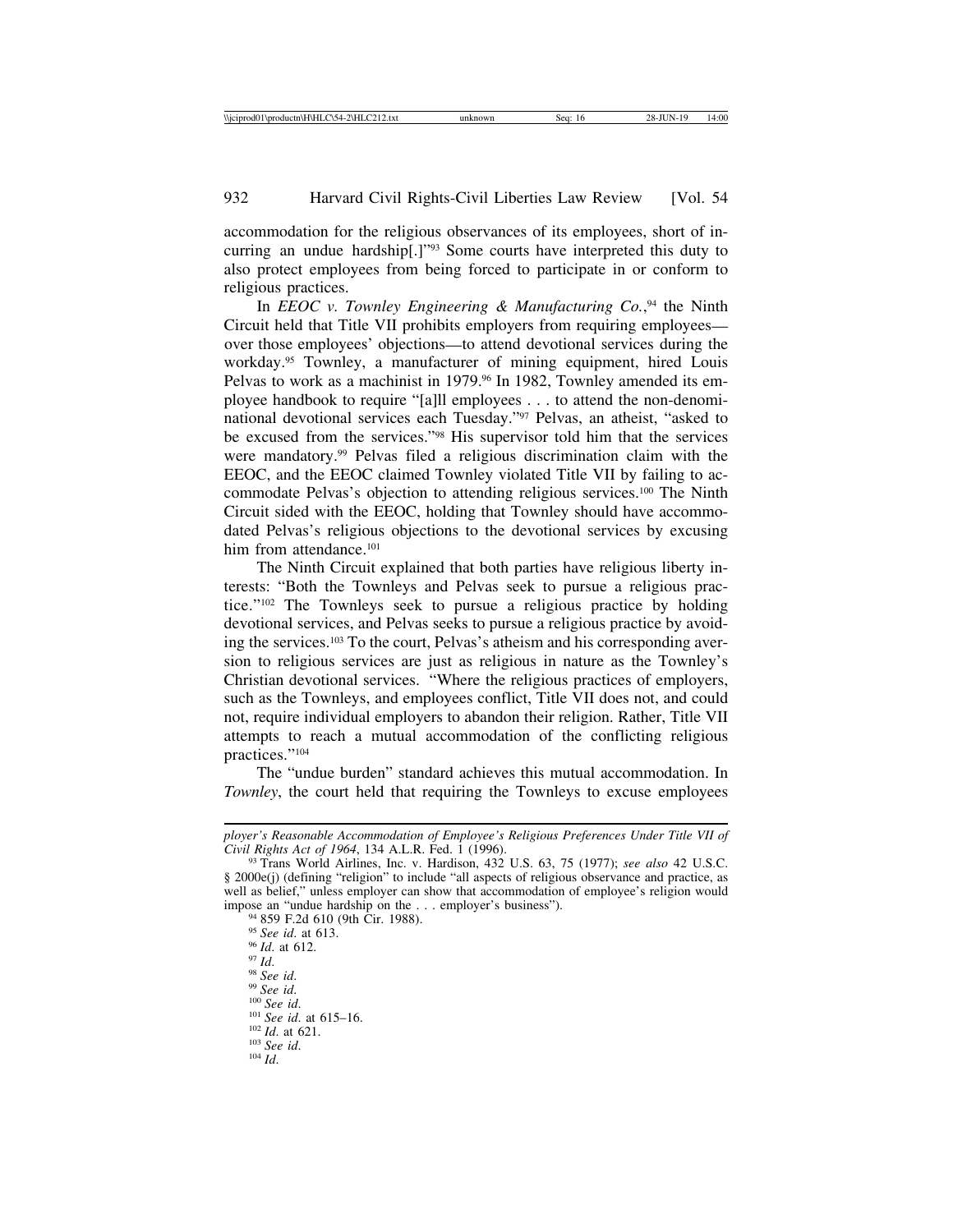with religious objections from attending devotional services did not unduly burden the Townleys' free exercise rights to hold those devotional services.105 The Townleys were still permitted to hold the services and could even make them mandatory to those without religious objections.106 But requiring the Townleys to excuse employees with religious objections strikes a balance by "ensuring religious freedom in a society with many different religions and religious groups."107 Employers must accommodate employees' different religious beliefs, "unless an employer demonstrates that he [or she] is unable to reasonably accommodate an employee's . . . religious observance or practice without undue hardship on the conduct of the employer's business."108 An accommodation is an undue hardship when it poses a "non–trivial cost upon the employer or upon other employees."<sup>109</sup> The hardship must be "actual . . . [not] merely conceivable or hypothetical[.]"<sup>110</sup>

Further, the alleged hardship must be hardship to the *business*. In *Townley*, the employers argued that excusing Pelvas from devotional services would have constituted a spiritual hardship.111 While acknowledging that spiritual costs exist, the Ninth Circuit rejected this argument, insisting that Title VII's language limiting undue hardship to those "on the conduct of the employer's business"<sup>112</sup> evinces Congressional intent to measure undue hardship in terms of its effect on the "operation of . . . business activities."113 An employer could argue that a religious practice is central to the business and that accommodating an employee who objects to that practice is a hardship to business operations. Title VII provides exceptions for such hardships.114 If religion is truly central to the business, then the employer will be exempt from Title VII under either Title VII's religious organization exception, which allows religious organizations to give employment preference to members of their own religion,<sup>115</sup> or under the free exercise ministerial exception, which largely prohibits the government from interfering with employment decisions regarding employees who perform essentially religious

<sup>110</sup> Toledo v. Nobel–Sysco, Inc., 892 F.2d 1481, 1492 (10th Cir. 1989).<br><sup>111</sup> EEOC v. Townley Eng'g & Mfg. Co., 859 F.2d 610, 615 (9th Cir. 1988).<br><sup>112</sup> *Id.* at 614 (quoting 42 U.S.C. § 2000e(j)).<br><sup>113</sup> *Id.* at 615.<br><sup>1</sup> beliefs prohibited him from working on Saturdays was undue hardship where union and employer had agreed to seniority system and changes would constitute breach of collective bargaining agreement).<br><sup>115</sup> 42 U.S.C. §§ 2000e-1(a), 702(a).

<sup>&</sup>lt;sup>105</sup> *See id.* <sup>106</sup> *See id.* <sup>106</sup> *See id.* <sup>107</sup> *See id.* <sup>107</sup> *See id.* <sup>108</sup> 42 U.S.C. § 2000e(j). <sup>109</sup> *See* Campbell, *supra* note 92 (citing Trans World Airlines, Inc. v. Hardison, 432 U.S. 63 (1977)). For example, in *EEOC v. Abercrombie & Fitch Stores, Inc.*, Abercrombie and Fitch argued that granting an accommodation to an employee who wanted to wear a head scarf in violation of the employer's appearance policy "would negatively impact the brand, sales and compliance." 798 F. Supp. 2d 1272, 1287 (N.D. Okla. 2011). The district court rejected this argument as "too speculative."  $Id$ .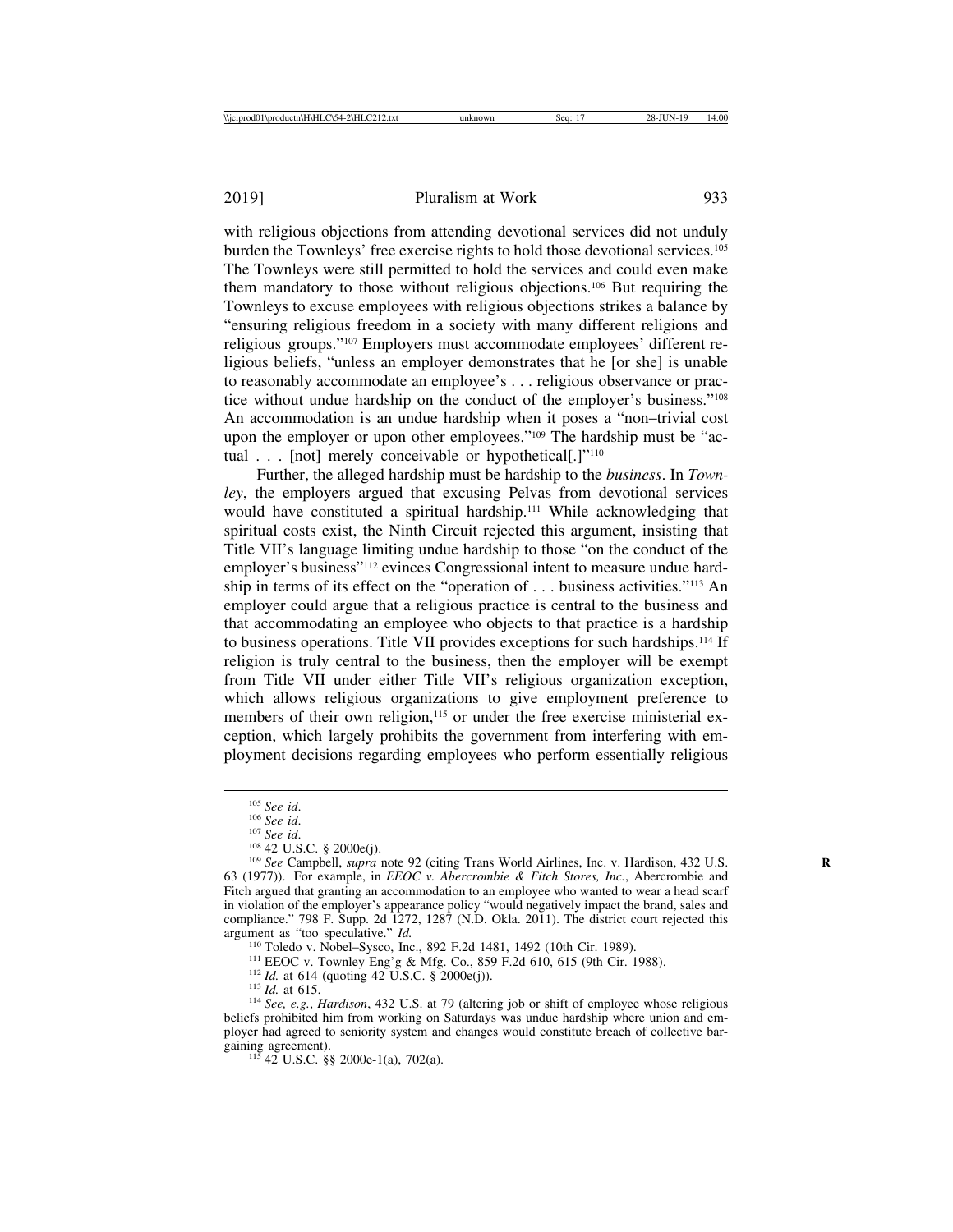functions.116 Unless an accommodation would be an undue hardship to the conduct of the business operations, it must be granted.

Religious accommodations seek not to hinder anyone's practice of religion, but to eliminate the conflict between an employee's religious practice and an employer's policy.<sup>117</sup> The accommodation requirement is "plainly intended to relieve individuals of the burden of choosing between their jobs and their religious convictions where such relief will not unduly burden others."118 In a pluralistic society, granting religious accommodations where feasible allows people with different or contrasting religious beliefs to work together without sacrificing their beliefs.

# *ii. Religious Accommodation Claims by LGBTQ Employees*

Returning to *Harris Funeral Homes*, this understanding of religious protections should support a religious accommodation claim by Stephens, the employee fired because her transgender identity was contrary to the funeral home owner's religious belief about sex as a God-given, immutable trait.119 Courts analyze Title VII religious accommodations claims through a burden-shifting framework akin to the burden-shifting framework established in the context of racial discrimination cases.120 The employee has the initial burden of establishing a prima facie case of religious discrimination by first asserting she holds a protected belief.121 As advanced in Section II.A.ii, Stephens' rejection of Rost's religious belief that sex is immutable and God-given should be a protected belief under Title VII. Second, Stephens must prove that Rost knew of her belief and that her belief conflicted

<sup>116</sup> *See, e.g.*, Geary v. Visitation of Blessed Virgin Mary Parish Sch., 7 F.3d 324, 325 (3d Cir. 1993) (allowing religious motivations in hiring decisions by religious employers). The ministerial exception is applicable "in cases involving religiously affiliated entit[ies], whose mission[s are] marked by clear or obvious religious characteristics." Penn v. New York Methodist Hosp., 884 F.3d 416, 424 (2d Cir. 2018) (citations and internal quotation marks omitted); *see also* EEOC v. R.G. &. G.R. Harris Funeral Homes, Inc., 884 F.3d 560, 581 (6th Cir. 2018) (funeral home not religious institution despite alleged religious purpose, and, thus, ministerial exception did not apply because funeral home did not purport or seek to establish and advance any Christian values, it was not affiliated with any church, its articles of incorporation did not avow any religious purpose, its employees were not required to hold any particular religious views, and it employed and served individuals of all religions).

<sup>&</sup>lt;sup>117</sup> See 42 U.S.C. § 2000e; *see also* Muhammad v. N.Y.C. Transit Auth., 52 F. Supp. 3d 468, 479 (E.D.N.Y. 2014).

<sup>&</sup>lt;sup>118</sup> Nottelson v. Smith Steel Workers D.A.L.U. 19806, 643 F.2d 445, 454 (7th Cir. 1981). <sup>119</sup> EEOC v. R.G. & G.R. Harris Funeral Homes, Inc., 201 F. Supp. 3d 837, 846–47 (E.D. Mich. 2016). <sup>120</sup> *See* McDonnell Douglas Corp. v. Green, 411 U.S. 792, 802 (1973) (once employee

establishes prima facie case of discrimination, burden shifts to employer to articulate "some legitimate, nondiscriminatory reason" for the adverse employment action).

<sup>&</sup>lt;sup>121</sup> *See, e.g.*, Davis v. Fort Bend County, 765 F.3d 480, 485 (5th Cir. 2014) ("To establish a prima facie case of religious discrimination under Title VII, the plaintiff must present evidence that (1) she held a bona fide religious belief, (2) her belief conflicted with a requirement of her employment, (3) her employer was informed of her belief, and (4) she suffered an adverse employment action for failing to comply with the conflicting employment requirement.") (internal citations omitted).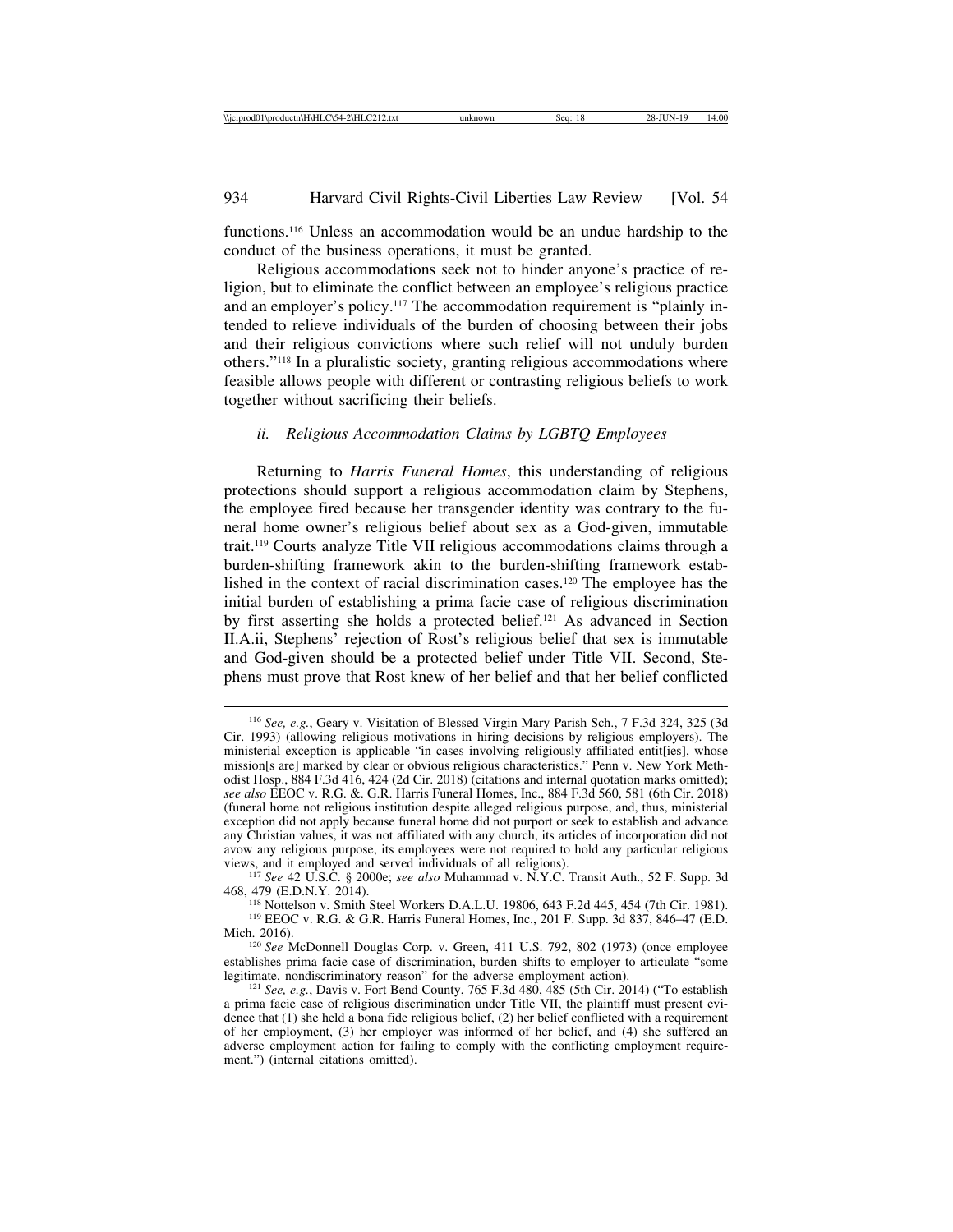with an employment requirement.<sup>122</sup> When Stephens told Rost that she was transitioning from male to female,123 she communicated that she believes gender identity is personal, not God-given and immutable. This communication "provided [her] employer with sufficient information to put [him] on notice" that she did not share Rost's religious beliefs.124 Stephens' rejection of Rost's belief conflicted with an employment requirement because, unless she continued to present as male, she could not keep her job. Adherence to Rost's belief, in violation of Stephens' religious liberty, was an effective requirement of employment.

It could be argued that Stephens' belief did not conflict with an employment requirement, but rather, her *manifestation* of that belief conflicted with an employment requirement. But this argument fails because religious accommodation law is intended to accommodate religious beliefs by allowing employees to practice those beliefs. This is clear in the long history of Title VII cases that, for example, require employers to accommodate employees who believe they should observe the Sabbath by allowing them to in practice observe the Sabbath.125 Similarly, Title VII requires employers to accommodate the religious beliefs of LGBTQ employees, which include their rejection of those religious beliefs holding that LGBTQ identities are sinful.

#### III. OBSTACLES

## *A. "Repackaged Claims"*

This Note argues that LGBTQ employers who suffer adverse employment consequences because their employers have religious objections to their LGBTQ identities have a religious discrimination claim against their employers. One obstacle to the realization of this legal theory is the possibility that courts will decline to see LGBTQ discrimination as religious discrimination. If Bonnie fires Laura because Laura is lesbian, is Bonnie firing Laura because of religion or because of Laura's sexual orientation? This Note argues that if Bonnie fires Laura because Laura's homosexuality is inconsistent with Bonnie's religion, then Bonnie is discriminating on the basis of both sex and religion.

In *Prowel v. Wise Business Forms*, 126 the Third Circuit rejected this theory. There, the court rejected a gay employee's religious discrimination claim, finding the claim "was a repackaged claim for sexual orientation dis-

<sup>122</sup> *See id*. <sup>123</sup> *See Harris*, 201 F. Supp. 3d at 844–45. <sup>124</sup> Anderson v. Gen. Dynamics Convair Aerospace Div., 589 F.2d 397, 401 n.3 (9th Cir.

<sup>&</sup>lt;sup>125</sup> *See, e.g.*, EEOC v. Ithaca Indus., Inc., 849 F.2d 116, 118 (4th Cir. 1988); Yoselovsky v. Associated Press, 917 F. Supp. 2d 262, 275 (S.D.N.Y. 2013); EEOC v. Picoma Indus., Inc.,

<sup>&</sup>lt;sup>126</sup> 579 F.3d 285 (3d Cir. 2009).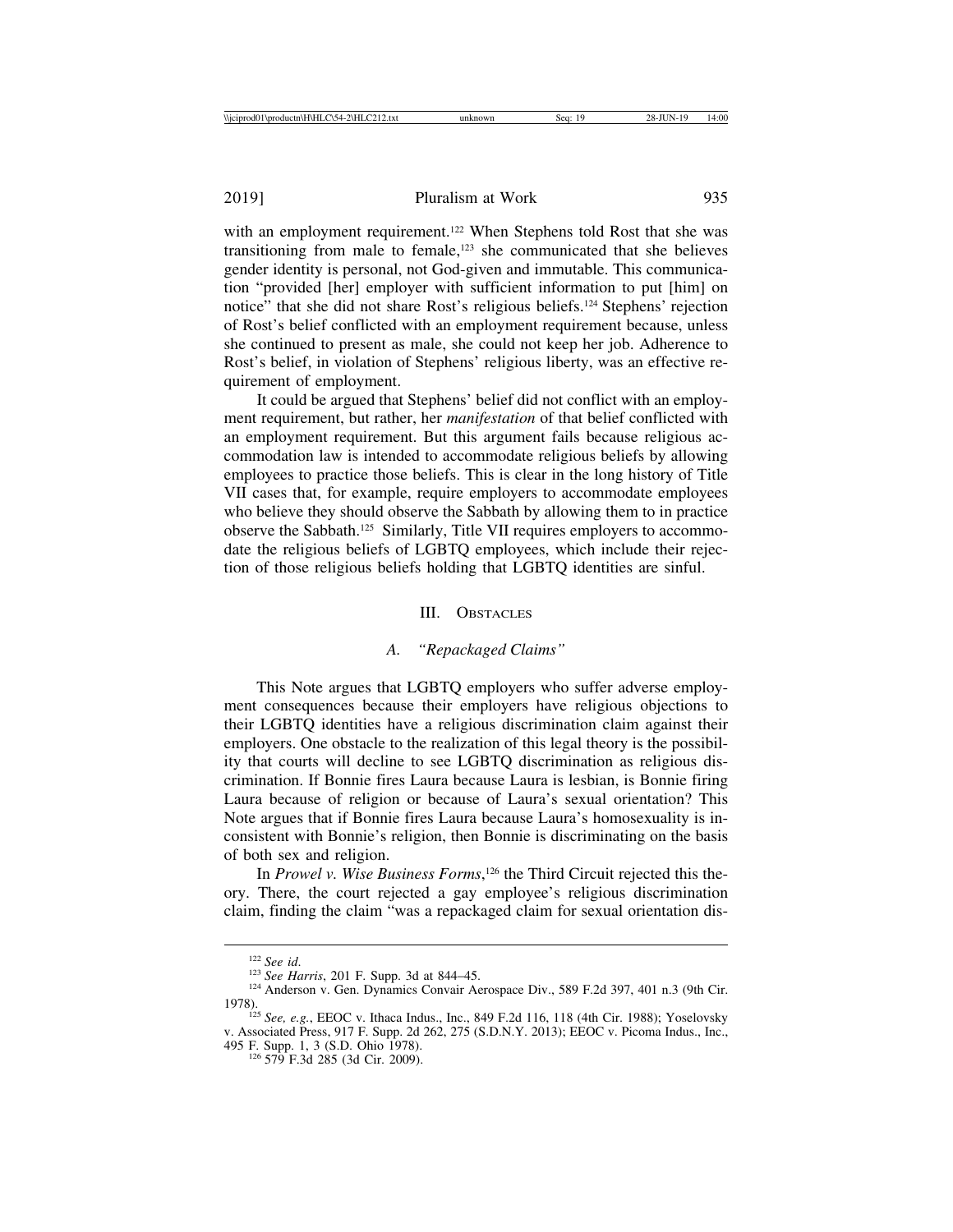crimination––which is not cognizable under Title VII . . . ."127 Brian Prowel alleged that his co-workers at Wise Business Forms mistreated him for being gay, refused to work with him, and brought religious pamphlets to work.128 Following his dismissal, Prowel sued his employer alleging both sex and religious discrimination.129 The Third Circuit permitted Prowel's sex discrimination claim to go to the jury, but affirmed summary judgment for the employer on the religious discrimination claim because "Prowel's identification of this single 'religious' belief leads ineluctably to the conclusion that he was harassed not 'because of religion,' but because of his sexual orientation."<sup>130</sup>

This holding is flawed. Of course, the claim concerns Prowel's sexual orientation, but it concerns religion too. Not every instance of sexual orientation discrimination implicates religion. For example, an employer could terminate a homosexual employee because she believes that homosexuality is wrong without appealing to religion. If this termination is not motivated by the religious beliefs of the employer, it is sex discrimination but not religious discrimination. But if an employer justifies the discrimination by appealing to her religious objections to homosexuality, then the employer is making employment decisions based on her religious beliefs. In such a case, homosexuality becomes a basis for discrimination because of the employer's religious beliefs. When religion is the basis for discrimination, then the discrimination is religious.

A 1997 case in the Northern District of West Virginia illustrates the notion that discrimination rooted in an employer's religious objections to an employee's conduct is religious discrimination. In *Henegar v. Sears Roebuck and Co.*,<sup>131</sup> Jo A. Henegar was a Sears employee in the process of divorcing her husband when she began dating and then moved in with a coworker.<sup>132</sup> This relationship offended Henegar's supervisor because it violated the supervisor's religious beliefs, and Henegar faced adverse employment consequences as a result.133 Henegar sued Sears under Title VII for religious discrimination. The court denied Sears' motion to dismiss Henegar's religious harassment claim, finding her complaint sufficiently alleged, "that plaintiff suffered an adverse hiring decision because her prior conduct had offended her former supervisor's religious beliefs."134

The reasoning of the *Prowel* court would support a finding that Henegar's religious discrimination claim was a "repackaged" claim for discrimination against those who have relationships with co-workers while going through a divorce. But as the *Henegar* court recognized, when Henegar's

<sup>1&</sup>lt;sup>28</sup> *Id.* at 293.<br><sup>128</sup> *See id.* at 288.<br><sup>130</sup> *Id.* 130 *Id.* 131 956 F. Supp. 833 (N.D. W.Va. 1997)<br><sup>131</sup> *Id.* at 834. 135.<br><sup>134</sup> *Id.* at 838. 134 *Id.* at 838.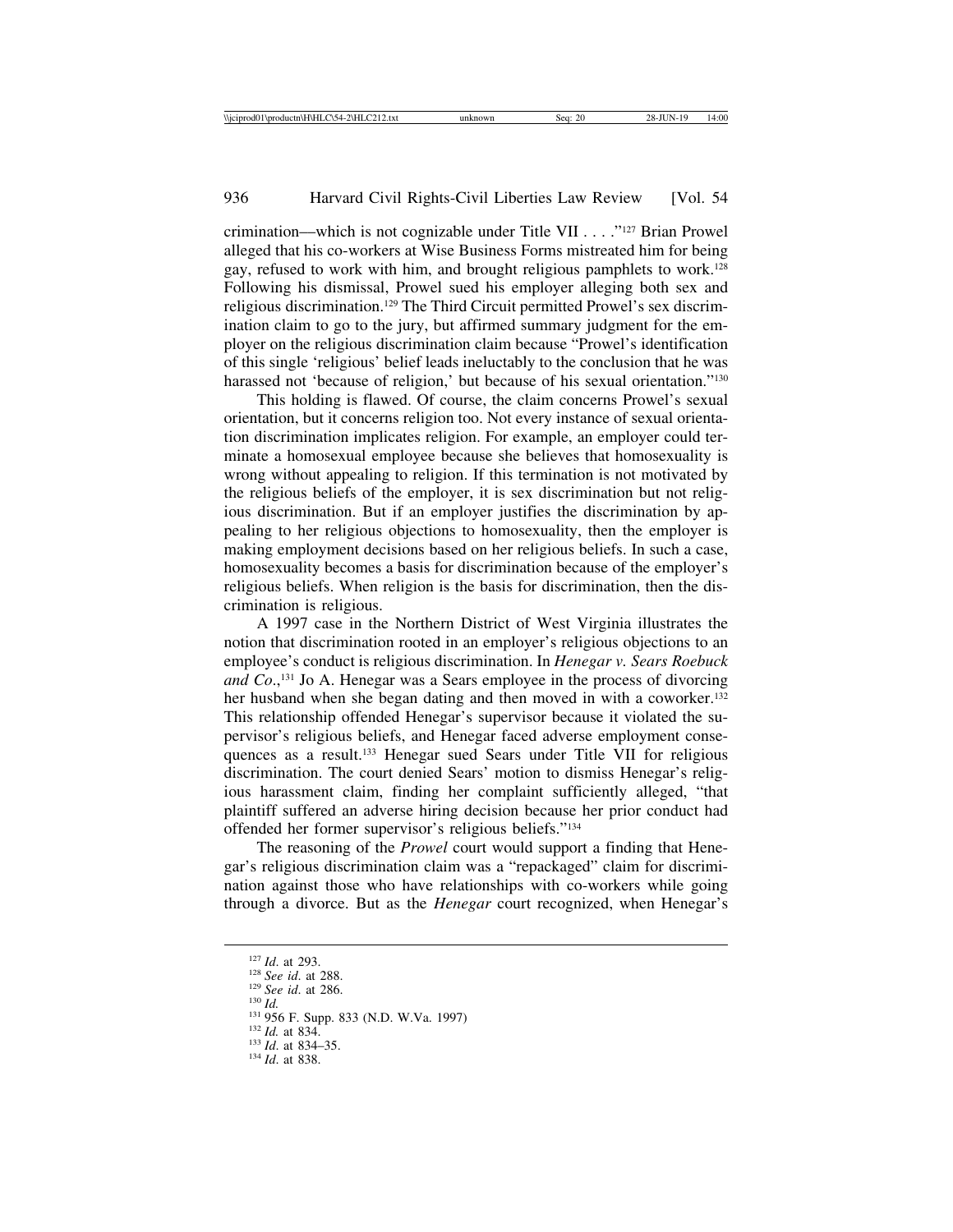employer discriminated against her because of her relationship, he was acting on his religious beliefs. Henegar's employer punished her because her actions conflicted with his religious beliefs about divorce. In the same way, Prowel's employers mistreated him because his actions conflicted with religious beliefs about homosexuality. Title VII's prohibition of religious discrimination protects employees from this "forced religious conformity,"135 and these protections rightly extend to LGBTQ employees. When LGBTQ employees are the targets of discrimination because their LGBTQ identities do not conform to the religious beliefs of the employer, they are targets of religious discrimination, distinct from discrimination on the basis of sex.

## *B. Religious Freedom Restoration Act*

A second threat to religious discrimination claims by LGBTQ employees is that employers could assert the Religious Freedom Restoration Act of 1993 (RFRA)136 as a defense to Title VII enforcement. RFRA prohibits the government137 from enforcing a religiously neutral law that substantially burdens a person's exercise of religion unless the government meets its burden of showing that the application of the burden to the person: (1) is in furtherance of a compelling governmental interest; and (2) is the least restrictive means of furthering that compelling governmental interest.138 If a party asserts a RFRA defense to the enforcement of a generally applicable law such as Title VII, the first question is whether such enforcement would substantially burden that party's religious exercise. If it does, then the burden shifts to the government to prove the enforcement is the least restrictive means of furthering a compelling government interest. Only if the government meets this burden may the law be applied against the complaining party.

This Note argues that employers who discriminate against LGBTQ employees cannot fulfill the RFRA requirements because Title VII is the least restrictive means of furthering a compelling government interest.

## *i. Substantial Burden*

There are no clear guidelines concerning how courts should determine whether a party's religion is substantially burdened for RFRA purposes. In *Harris Funeral Homes, Inc.*, 139 the Eastern District of Michigan and the

<sup>&</sup>lt;sup>135</sup> Prowel v. Wise Business Forms, 579 F.3d 285, 292 (3d Cir. 2009) (citing Harris v. Forklift Sys., Inc., 510 U.S. 17, 20 (1993)).

<sup>&</sup>lt;sup>136</sup> 42 U.S.C. §§ 2000bb *et seq.* (2018). <sup>137</sup> RFRA cannot be asserted as a defense to private causes of action, but it may be asserted in cases brought by the EEOC on behalf of individuals. *See, e.g.*, EEOC v. R.G. &. G.R.

<sup>&</sup>lt;sup>138</sup> Religious Freedom Restoration Act of 1993 § 5(1), 42 U.S.C. § 2000bb-1(b) (2018).<br><sup>139</sup> 201 F. Supp. 3d 837 (E.D. Mich. 2016), *rev'd and remanded*, 884 F.3d 560 (6th Cir. 2018).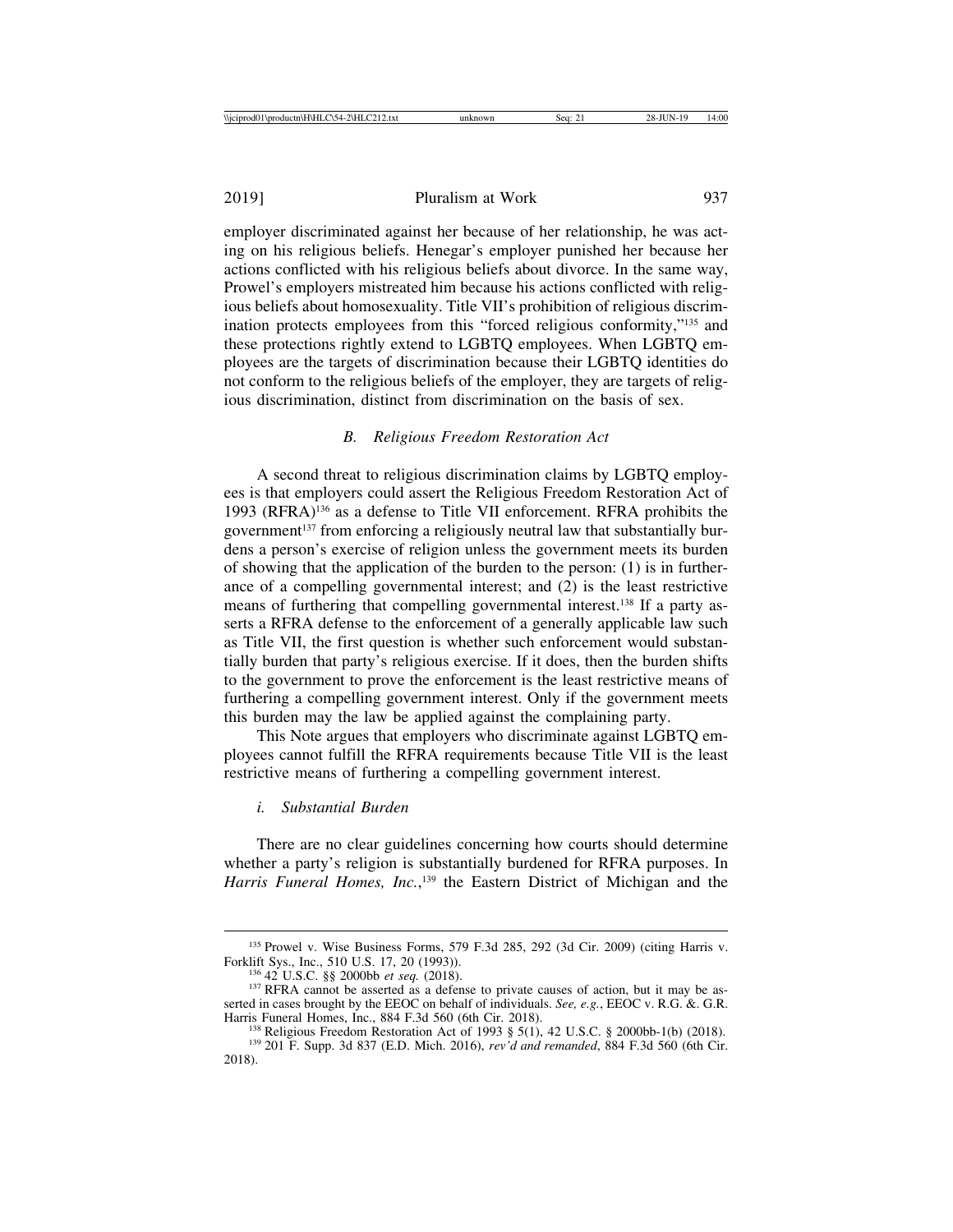Sixth Circuit disagreed about whether the continued employment of Aimee Stephens constituted a substantial burden on her employer's religious beliefs.

The Eastern District of Michigan granted summary judgment for the Funeral Home, finding that the funeral home director was entitled to a RFRA exemption from Title VII enforcement.140 The court explained that, under *Hobby Lobby*, "the 'question that RFRA presents' is whether the law at issue 'imposes a substantial burden on the *ability of the objecting parties to conduct business in accordance with their religious beliefs*.'" 141 The district court concluded that the continued employment of Stephens would substantially burden the ability of the funeral home director, Rost, to conduct business in accordance with his religious beliefs because he "believes that the Bible teaches that a person's sex is an immutable God-given gift and that people should not deny or attempt to change their sex."142 Rost believed permitting one of his employees "to deny their sex while acting as a representative of [the Funeral Home]" would require Rost to "violate God's commands" because Rost "would be directly involved in supporting the idea that sex is a changeable social construct rather than an immutable Godgiven gift."143 Because Stephens' continued employment would require Rost to "support the idea that sex is a changeable social construct," the district court held "that enforcement of Title VII . . . would impose a substantial burden on the ability of the Funeral Home to conduct business in accordance with its sincerely-held religious beliefs."<sup>144</sup>

The Sixth Circuit reversed, rejecting the argument that the continued employment of Stephens would substantially burden Rost's religion.<sup>145</sup> The court first explained that "RFRA protects religious exercise, not religious beliefs."146 Rost argued that "the very operation of [the Funeral Home] constitutes protected religious exercise because Rost feels compelled by his faith to serve grieving people through the funeral home."<sup>147</sup> The key question was "whether the Funeral Home has identified any way in which continuing to employ Stephens would substantially burden Rost's ability to serve mourners."148 Rost argued that Stephens' continued employment would

Kaemmerling v. Lappin, 553 F.3d 669, 679 (D.C. Cir. 2008) (holding that collection of DNA evidence from inmate did not burden his religious exercise).

<sup>147</sup> Harris Funeral Homes, Inc., 884 F.3d at 588 (internal quotations omitted). <sup>148</sup> Id. at 586.

<sup>&</sup>lt;sup>140</sup> *See id.* at 840, 863. 1<sup>141</sup> *Id.* at 855 (quoting Burwell v. Hobby Lobby Stores, 134 S. Ct. 2751, 2778 (2014) (emphasis in original)).

<sup>&</sup>lt;sup>142</sup> *Id.* at 856 (internal citations omitted).<br><sup>143</sup> *Id.*<br><sup>143</sup> *Id.* at 857.<br><sup>145</sup> EEOC v. R.G. &. G.R. Harris Funeral Homes, Inc., 884 F.3d 560, 588 (6th Cir. 2018).<br><sup>146</sup> *Id.* at 585 (internal quotations omitted); government may not substantially burden "a person's exercise of religion"); Wilson v. James, 139 F. Supp. 3d 410, 424 (D.D.C. 2015) ("A substantial burden on one's religious beliefs––as distinct from such a burden on one's *exercise* of religious beliefs––does not violate RFRA.") (emphasis in original). The exercise of religion "necessarily involves an action or practice."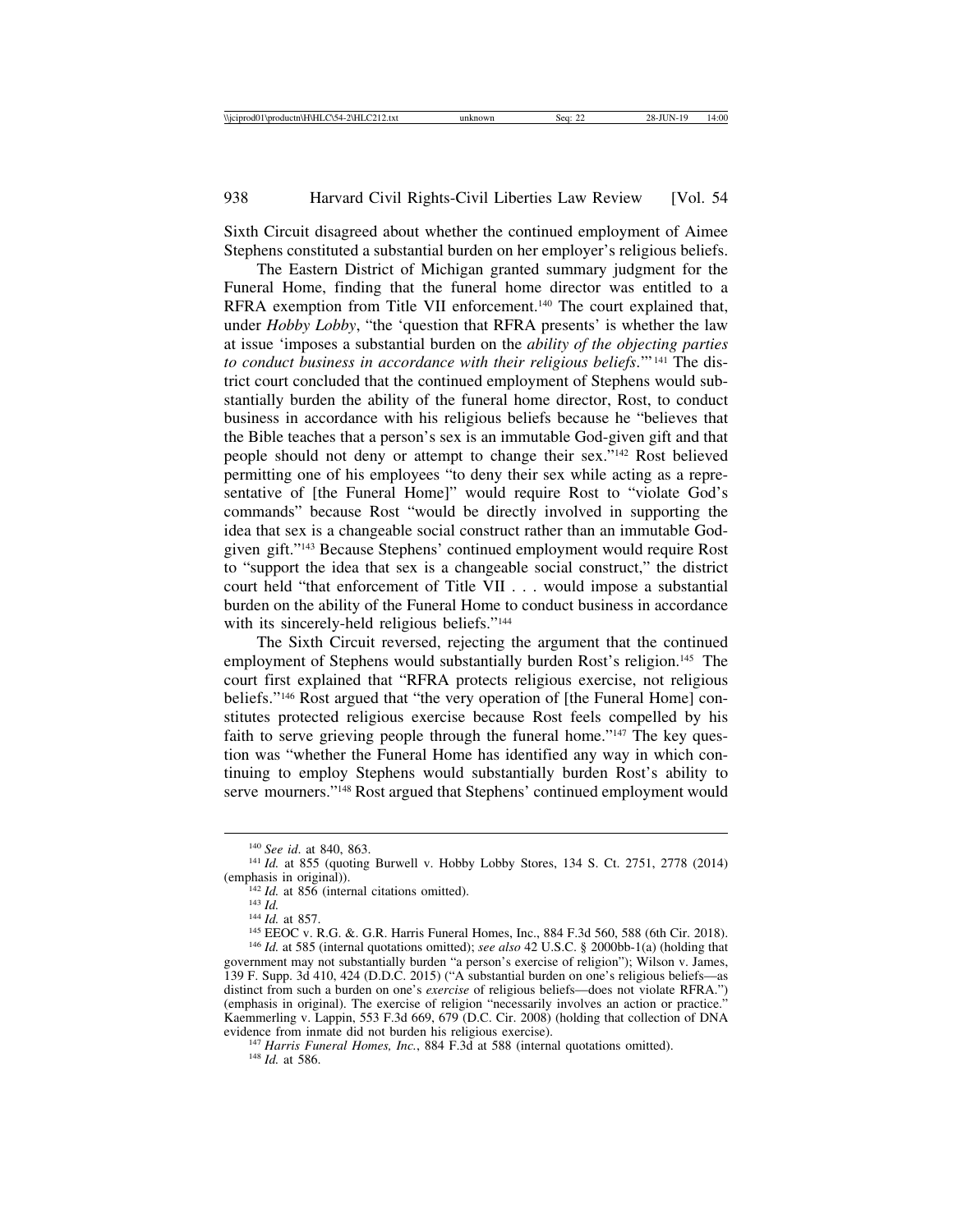substantially burden his ability to serve mourners because "it would often create distractions for the deceased's loved ones and thereby hinder their healing process."149 The court rejected this argument because it relied on customers' presumed biases.150 Rost then argued that Stephens' continued employment would substantially burden his ability to serve mourners because Title VII enforcement would compel Rost to choose between supporting Stephens' transgender identity or leaving the funeral home business.151 The court held that as a matter of law, Title VII enforcement would not require Rost to support Stephens' transgender identity:

Rost may sincerely believe that, by retaining Stephens as an employee, he is supporting and endorsing Stephens's views regarding the mutability of sex. But as a matter of law, bare compliance with Title VII—without actually assisting or facilitating Stephens's transition efforts—does not amount to an endorsement of Stephens's views.152

The Sixth Circuit concluded that Title VII enforcement would not substantially burden Rost's religious practice, so he could not maintain his RFRA defense.<sup>153</sup>

The disagreement between the district court and Sixth Circuit is essentially a disagreement about whether tolerating an LGBTQ employee's identity is the same as supporting the employee's LGBTQ identity. The district court said that it is, and this is a burden to the religious practice of an employer who believes LGBTQ identities are contrary to religious teachings. The district court position is more respectful of religious beliefs and practices by deferring to an individual's own assessment of what does and does not burden her religion. In *Burwell v. Hobby Lobby*, 154 the Supreme Court suggested that courts should refrain from second-guessing a person's assessment of what kinds of actions are inconsistent with her religious beliefs.155 There, the Court explained that where defendants sincerely believe that some action is inconsistent with their religious beliefs, "it is not for [the Court] to say that their religious beliefs are mistaken or insubstantial."156 "Instead, [the Court's] narrow function . . . is to determine whether the line drawn reflects an honest conviction."157 Following *Hobby Lobby*, a court should not challenge Rost's belief that the continued employment of Stephen's would require him to act inconsistently with his religion beliefs.

<sup>149</sup> *Id.*<br>
150 *Id.*<br>
151 *Id.* at 589.<br>
153 *Id.* at 589–90.<br>
154 573 U.S. 682 (2014).<br>
155 *Id.* at 725.<br>
156 *Id.*<br>
157 *Id.* (internal quotation omitted).<br>
157 *Id.* (internal quotation omitted).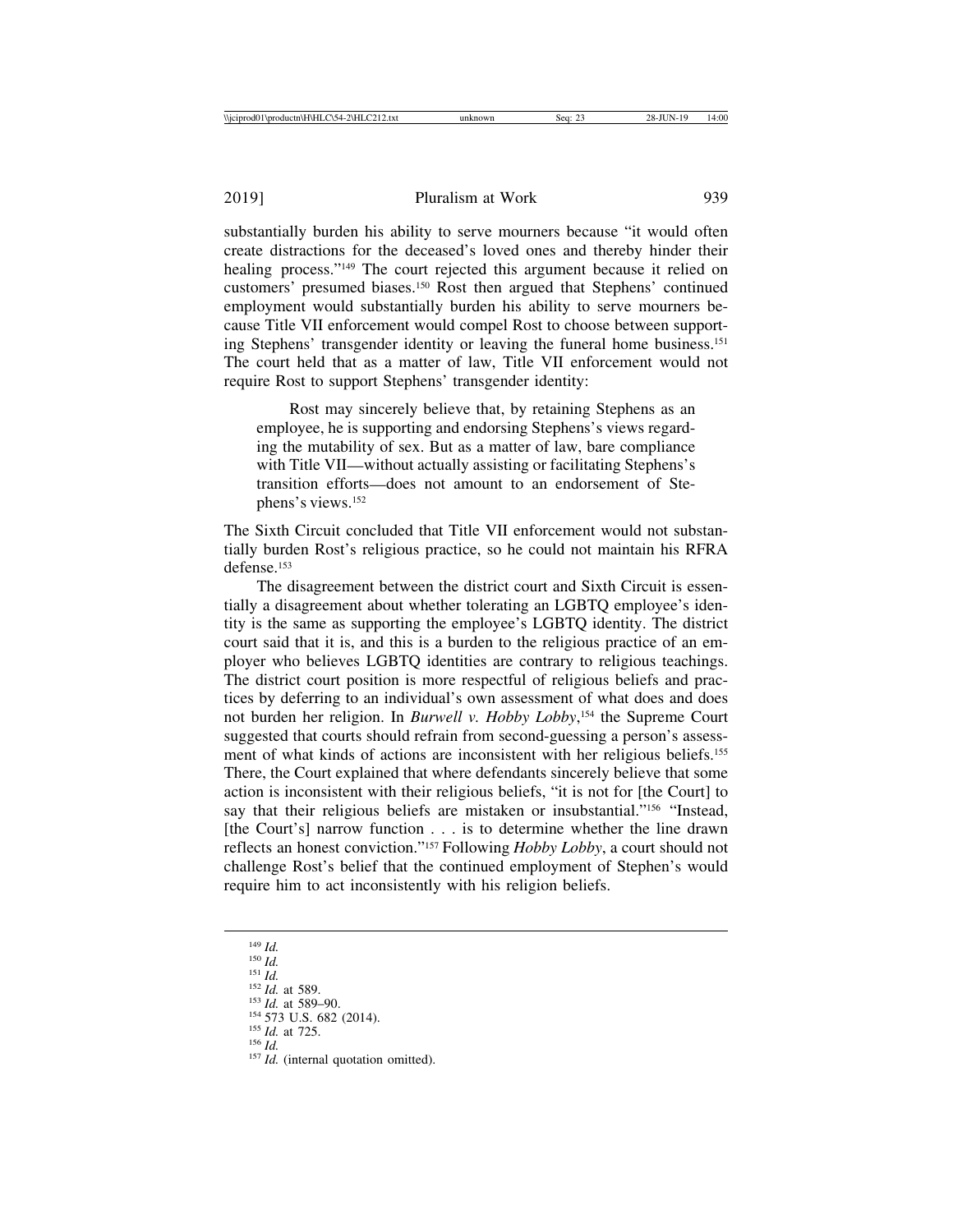The Sixth Circuit accepts that Rost's belief in this regard is an "honest conviction," but holds that "as a matter of law, tolerating [an LGBTQ employee's understanding of their sex or gender identity] is not tantamount to supporting it."<sup>158</sup> "[A] party can sincerely believe that he is being coerced into engaging in conduct that violates his religious convictions without actually, as a matter of law, being so engaged."159

The Sixth Circuit's rule is more compatible with religious pluralism. Taken to the extreme, the district court's rule could support an employer's claim that hiring employees of different religions supports religious teaching contrary to her own and therefore burdens her religion. A rule like this could lead to RFRA immunity for employers who only hire those who share their religious beliefs. However, the district court has the better legal argument. A fair reading of *Hobby Lobby* supports the proposition that one who sincerely believes that she is coerced into engaging in conduct that violates her religious convictions is actually being so coerced. This reading is also more respectful of religious beliefs, and ultimately, it supports the coexistence of religious liberty and antidiscrimination rights. When courts protect antidiscrimination rights by denying the significance of an alleged religious burden, they feed the harmful and false narrative that antidiscrimination rights are antagonistic to religious interests.

In Title VII cases, courts need not decide whether Title VII enforcement constitutes a substantial burden on an employer's religious beliefs because even if a court defers to people's own assessment of what substantially burdens their religious beliefs, Title VII enforcement will always be the least restrictive means of furthering a compelling government interest. An employer who alleges the enforcement of Title VII significantly burdens her religion does not qualify for Title VII exemption unless she also proves that the enforcement of Title VII is *not* the least restrictive means of furthering a compelling government interest.

Courts and plaintiffs should focus on the second of the two RFRA requirements because it emphasizes the importance of antidiscrimination interests while the first requirement unnecessarily pits religious liberty interests against antidiscrimination interests. By focusing the inquiry on the least restrictive means analysis, courts and plaintiffs can concede both that religious beliefs may be substantially burdened *and* that antidiscrimination laws must be enforced.

# *ii. Title VII and RFRA*

Under RFRA, laws that substantially burden a person's exercise of religion are not enforceable against that person unless the application of the law to that person is the least restrictive means of furthering a compelling

<sup>158</sup> *Harris Funeral Homes, Inc.*, 884 F.3d at 588. <sup>159</sup> *Id.*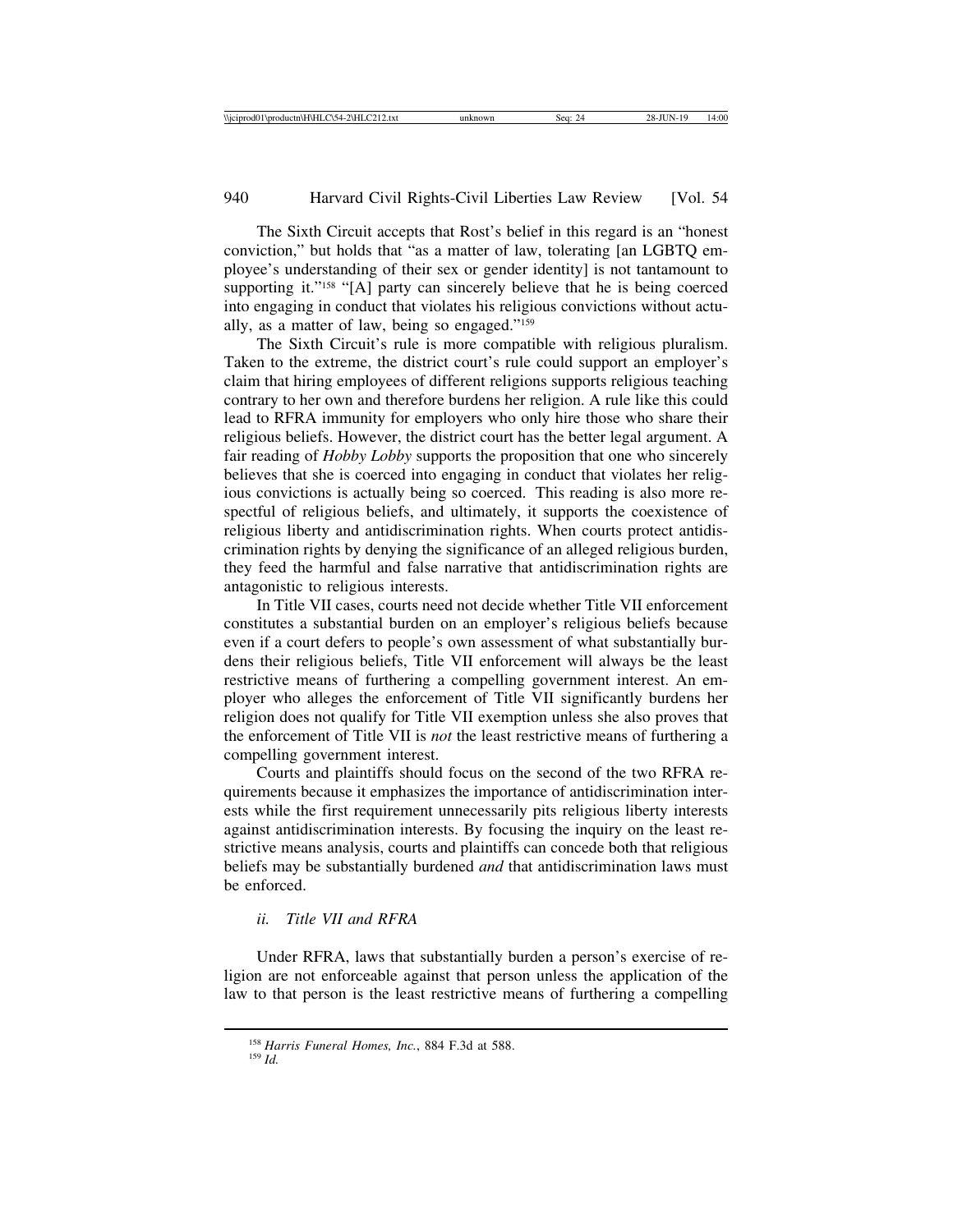governmental interest.160 Title VII serves a compelling government interest: eradication of discrimination "plainly serves compelling state interests of the highest order."<sup>161</sup> Because most American adults need a job to support themselves and spend most of their waking hours at that job, the eradication of workplace discrimination is central to the eradication of discrimination. The question, therefore, is whether the enforcement of Title VII is the least restrictive means of furthering that interest.

The least-restrictive-means standard requires that where an alternative option furthers the government's interest "equally well,"162 the government "must use it."<sup>163</sup> In its district court briefing, Harris Funeral Home proposed three alternatives to the enforcement of Title VII against the Funeral Home, alleging that all would be a less restrictive way to achieve the compelling interest: the government could hire Stephens; the government could pay Stephens a full salary and benefits until she secures comparable employment; or the government could provide incentives to other employers to hire Stephens.164

These alternatives fail for two reasons. First, these alternatives impose a substantial burden on the government, which is "an important factor in the least-restrictive-means analysis[.]"165 Second and most crucially, these proposals do not achieve the government's compelling interest "equally well."166 The government's interest is not in finding someplace suitable for Stephens to work but in preventing workplace discrimination on the basis of sex, and accordingly, "in ensuring that the Funeral Home does not discriminate against its employees on the basis of their sex."167 The government has a compelling interest in the eradication of all discrimination. This includes discrimination by the Funeral Home. An alternative rule would allow some employers to discriminate as long as others do not, excluding members of protected classes from components of the labor market. The only way to achieve the full eradication of discrimination in the workplace is the enforcement of Title VII's prohibition of discrimination in all workplaces. And because robust enforcement of Title VII is the least restrictive means to achieve a compelling government interest, RFRA should not allow an exemption to the enforcement of Title VII.

<sup>&</sup>lt;sup>160</sup> Religious Freedom Restoration Act of 1993 § 5(1), 42 U.S.C. § 2000bb-1(b)(2) (2018).<br><sup>161</sup> Roberts v. U.S. Jaycees, 468 U.S. 609, 624 (1984).<br><sup>162</sup> Burwell v. Hobby Lobby Stores, Inc., 573 U.S. 682, 731 (2014).<br><sup>163</sup>

<sup>&</sup>lt;sup>164</sup> See Defendant R.G. & G.R. Harris Funeral Homes, Inc.'s Reply Memorandum of Law in Support of Defendant's Motion for Summary Judgment at 17–18, EEOC v. R.G. & G.R. Harris Funeral Homes, Inc., 201 F. Supp. 3d 837 (E.D. Mich. 2016) (No. 2:14-cv-13710),

<sup>2016</sup> WL 3098148.<br><sup>165</sup> *Hobby Lobby*, 573 U.S. at 730.<br><sup>166</sup> *Id.* at 731.<br><sup>167</sup> EEOC v. R.G. &. G.R. Harris Funeral Homes, Inc., 884 F.3d 560, 594 (6th Cir. 2018).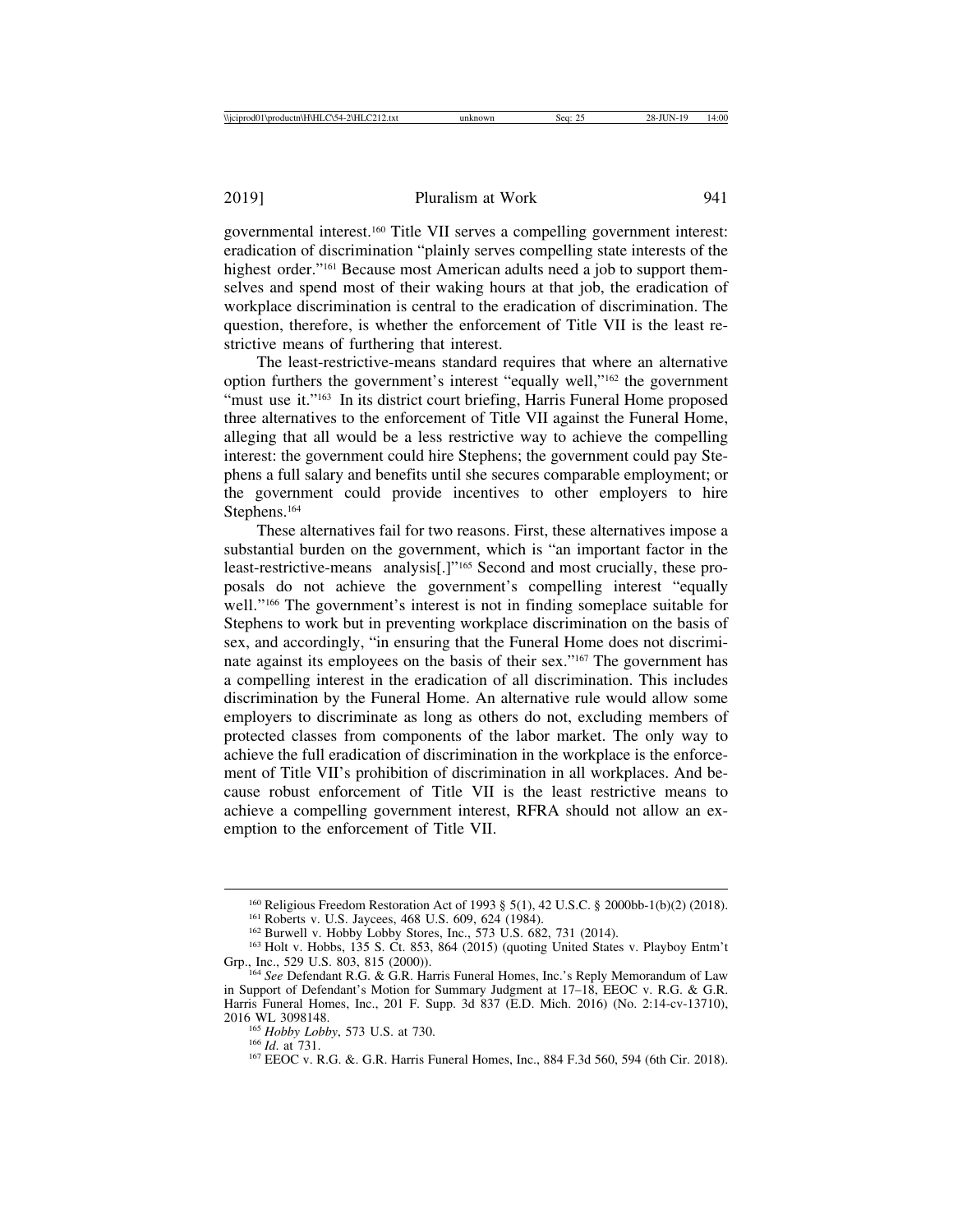In *Hobby Lobby*, the Supreme Court seemed to agree that RFRA does not provide a defense for employers seeking to engage in illegal and discriminatory hiring practices.168 Writing in dissent, Justice Ginsburg questioned whether RFRA could serve to exempt people from complying with antidiscrimination laws that conflict with their religious beliefs. She questioned whether the Court's holding would allow, for example, restaurant owners to refuse to serve black patrons based on religious beliefs opposing racial integration;169 or business owners appealing to the Bible to refuse to hire any person "antagonistic to the Bible," including "fornicators and homosexuals."<sup>170</sup> The majority responded directly:

The principal dissent raises the possibility that discrimination in hiring, for example on the basis of race, might be cloaked as religious practice to escape legal sanction. Our decision today provides no such shield. The Government has a compelling interest in providing an equal opportunity to participate in the workforce without regard to race, and prohibitions on racial discrimination are precisely tailored to achieve that critical goal.171

The Court did not deny that the employment of a black individual could constitute a substantial burden on an employer's religious beliefs. An employer could make such a claim.172 However, Title VII would prohibit the employer from discriminating against the black individual on the basis of his race. RFRA would not exempt the employer from Title VII because Title VII is "precisely tailored to achieve" the "critical goal" of "providing an equal opportunity to participate in the workforce"173 without discriminating on the basis of an "individual's race, color, religion, sex, or national origin."174 This dicta from *Hobby Lobby* supports the conclusion that "enforcement actions brought under Title VII . . . will necessarily defeat RFRA defenses to discrimination made illegal by Title VII."175

True, the *Hobby Lobby* dicta refers only to racial discrimination and does not mention religious or sex discrimination. But if "prohibitions on racial discrimination are precisely tailored to achieve that critical goal" of "providing an equal opportunity to participate in the workforce without re-

<sup>&</sup>lt;sup>168</sup> 573 U.S. at 686 (holding that RFRA may not be used to "cloak illegal discrimination as a religious practice.").

<sup>&</sup>lt;sup>169</sup> *See id.* at 768–70 (Ginsburg, J., dissenting) (citing Newman v. Piggie Park Enters., Inc., 256 F. Supp. 941, 945 (D.S.C. 1966)).

<sup>&</sup>lt;sup>170</sup> *Id.* at 770 (Ginsburg, J., dissenting) (quoting *In re* Minnesota *ex rel.* McClure, 370 N.W.2d 844, 847 (Minn. 1985)).

<sup>&</sup>lt;sup>171</sup> *Id.* at 733.<br><sup>172</sup> *See, e.g.*, Tisa Wenger, *Discrimination in the Name of Religion? Segregationists and Slaveholders Did It, Too.*, WASH. POST. (Dec. 5, 2017), *available at* https://www.washington post.com/news/made-by-history/wp/2017/12/05/discriminating-in-the-name-of-religion-segre gationists-and-slaveholders-did-it-too/, archived at https://perma.cc/LZ6H-BWS8.

<sup>&</sup>lt;sup>173</sup> Hobby Lobby, 573 U.S. at 733.<br><sup>174</sup> 42 U.S.C. § 2000e-2 (2018).<br><sup>175</sup> EEOC v. R.G. &. G.R. Harris Funeral Homes, Inc., 884 F.3d 560, 595 (6th Cir. 2018).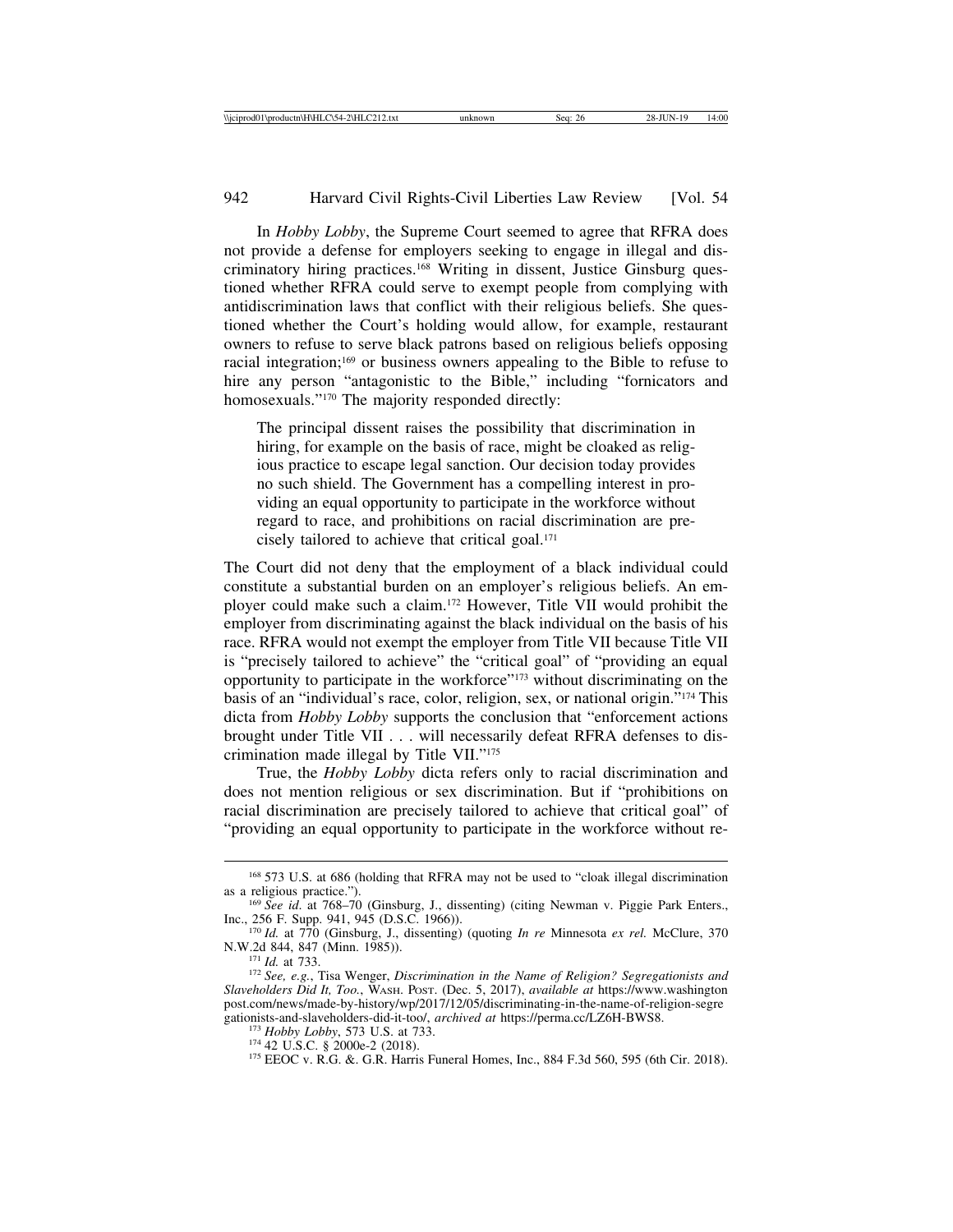gard to race,"176 then wouldn't prohibitions on sex discrimination be precisely tailored to achieve the critical goal of providing an equal opportunity to participate in the workforce without regard to sex? Wouldn't prohibitions on religious discrimination be precisely tailored to achieve the critical goal of providing an equal opportunity to participate in the workforce without regard to religion? The prohibition of some undesirable event is precisely tailored to prevent that undesirable event. And if the prevention is compelling—such as the prevention of discrimination—then the prohibition is the least restrictive means of achieving a compelling government interest.

I do not mean to imply that RFRA defenses are never viable. RFRA may be an important means to protect religious liberty interests against the enforcement of laws that lack a compelling purpose or are not narrowly tailored.177 But *Hobby Lobby* supports the proposition that antidiscrimination law is unique, especially in the employment context. And because Title VII is the least restrictive means of achieving a compelling government interest,178 Title VII may be enforced even against those to whom such enforcement constitutes a substantial burden. Therefore, an employer cannot assert a RFRA defense to defeat a valid Title VII claim.

#### IV. CONCLUSION

Though recent cases pit religious liberty interests against antidiscrimination rights, these cases tend to represent one view of religious liberty: a narrow view of Christian religious liberty.179 The Alliance Defending Freedom is the non-profit organization that defended Rost in *Harris Funeral* Homes,<sup>180</sup> the bakery owner in *Masterpiece Cakeshop*,<sup>181</sup> and one of the de-

<sup>&</sup>lt;sup>176</sup> *Hobby Lobby*, 573 U.S. at 733.<br><sup>177</sup> *See generally* Douglas Laycock & Oliver S. Thomas, *Interpreting the Religious Freedom Restoration Act*, 73 TEX. L. REV. 209 (1994); Scott W. Gaylord, *RFRA Rights Revisited: Substantial Burdens, Judicial Competence, and the Religious Nonprofit Cases*, 81 MO. L. REV.

<sup>&</sup>lt;sup>178</sup> See Redhead v. Conf. of Seventh-Day Adventists, 440 F. Supp. 2d 211, 222 (E.D.N.Y. 2006) (holding that "the Title VII framework is the least restrictive means of furthering" the government's interest in avoiding discrimination), *adhered to on reconsideration*, 566 F. Supp. 2d 125 (E.D.N.Y. 2008); EEOC v. Preferred Mgmt. Corp., 216 F. Supp. 2d 763, 810–11 (S.D. Ind. 2002) ("[I]n addition to finding that the EEOC's intrusion into [the defendant's] religious practices is pursuant to a compelling government interest [in the eradication of employment discrimination based on the criteria identified in Title VII], we also find that the intrusion is the least restrictive means that Congress could have used to effectuate its purpose.").

<sup>&</sup>lt;sup>179</sup> See, e.g., Masterpiece Cakeshop, Ltd. v. Colo. Civil Rights Comm'n, 138 S. Ct. 1719, 1722 (2018); *Hobby Lobby*, 573 U.S. at 700–01; Ermold v. Davis, 855 F.3d 715, 718 (6th Cir.

<sup>2017).</sup> <sup>180</sup> *See* Daniel Wiessner, *U.S. Judge Says Funeral Home Had Religious Right to Fire Transgender Worker*, REUTERS (Aug. 28, 2016), *available at* https://www.reuters.com/article/

<sup>&</sup>lt;sup>181</sup> See US Supreme Court to Weigh in on Whether EEOC, Courts Can Redefine 'Sex' *Without Congress*, ALLIANCE DEFENDING FREEDOM (Apr. 22, 2019), *available at* https://www. adflegal.org/detailspages/press-release-details/us-supreme-court-to-weigh-in-on-whether-eeoccourts-can-redefine-sex-without-congress, *archived at* https://perma.cc/VRA9-7PLL; *US Supreme Court Rules in Favor of Colorado Cake Artist*, ALLIANCE DEFENDING FREEDOM (Jun. 4,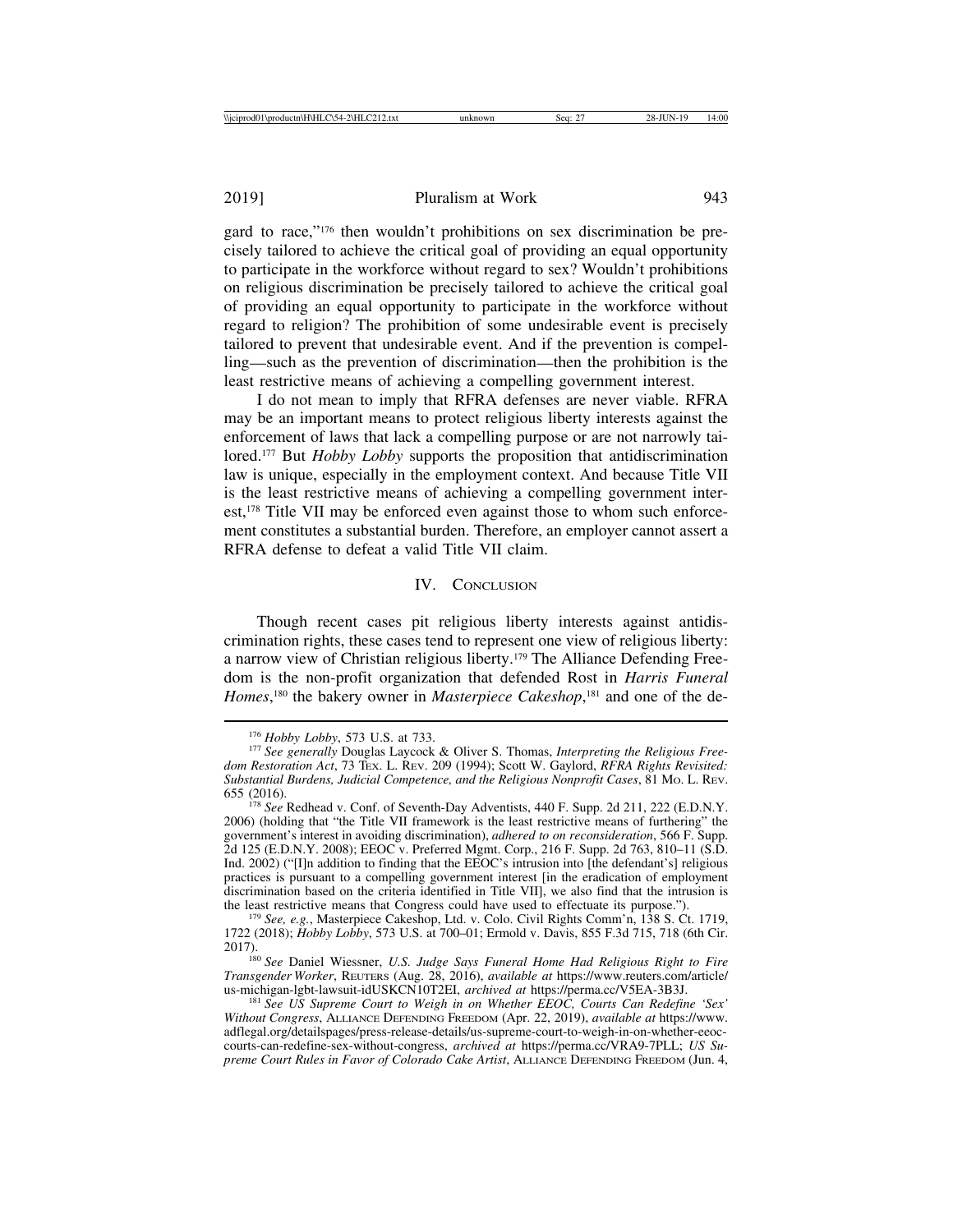fendants in *Hobby Lobby*. 182 It has played a significant role in forming the national narrative that LGBTQ rights are a threat to religious liberty interests. According to its website, and as its name suggests, its stated purpose is to "defend religious freedom."183 But it is explicitly a Christian organization, seeking to represent the "Christian community."<sup>184</sup> These cases indicate that the Alliance Defending Freedom's Christian community is opposed to transgender rights, gay marriage, and contraception. These views do not represent the entire Christian community, and they certainly do not represent American religious liberty.185 The above cases—which frame religious liberty as antagonistic to LGBTQ rights—do not seek religious freedom, but rather, the freedom to assert certain religious views above others. Legal protections for religious liberty must not prioritize some religious beliefs over others. Such prioritization is not compatible with American religious pluralism.

American religious pluralism celebrates and welcomes diversity. It believes that diverse beliefs and practices can coexist, and even thrive. So, Bonnie Business Owner can believe homosexuality is a sin, and some of her employees can be gay. Others can be Muslim, or transgender, or African American, or Canadian, and they can all work together. They can respect each other without harassment, coercion, or exclusion, and they can accommodate their differences to the extent business operations allow. They all have religious interests—whether adherence to or rejection of any religious beliefs, and these diverse religious interests can be respected and accommodated to the fullest extent practicable. Unless it either infringes on the religious liberty interests of others or undermines the operations of the business, plurality has a place in the workforce.

The purpose of Title VII's prohibition of religious discrimination is to promote freedom of conscience and to prohibit discrimination in the workplace.186 Accordingly, Title VII must be invoked to promote the freedom of conscience of all people and to prohibit discrimination against anyone on the

<sup>2018),</sup> *available at* http://www.adflegal.org/detailspages/press-release-details/us-supremecourt-rules-in-favor-of-colorado-cake-artist, *archived at* https://perma.cc/23FH-PAQ9; *The Case for Conscience: Conestoga and Hobby Lobby Accepted by the Supreme Court*, ALLIANCE DEFENDING FREEDOM (Nov. 27, 2013), *available at* https://www.adflegal.org/detailspages/ blog-details/allianceedge/2017/10/18/the-case-for-conscience-conestoga-and-hobby-lobby-ac<br>cepted-by-the-supreme-court, archived at https://perma.cc/TH72-J29E.

<sup>&</sup>lt;sup>182</sup> See Suzanna Cassidy, Meet the Major Legal Players in the Conestoga Wood Special*ties Supreme Court Case*, LANCASTER ONLINE (Mar. 25, 2014), *available at* https://lancasteron line.com/news/local/meet-the-major-legal-players-in-the-conestoga-wood-specialties/article\_<br>302bc8e2-b379-11e3-b669-001a4bcf6878.html, archived at https://perma.cc/CBY5-VDA9.

<sup>&</sup>lt;sup>183</sup> See Who We Are, ALLIANCE DEFENDING FREEDOM (last visited Apr. 13, 2019), *availa-*<br>ble at https://www.adflegal.org/about-us, *archived at* https://perma.cc/88FK-LSVV.

<sup>&</sup>lt;sup>184</sup> *Id.*<br><sup>185</sup> For example, 70% of American Catholics and 36% of Evangelical Protestants think homosexuality should be accepted. RELIGIOUS LANDSCAPE STUDY: VIEWS ABOUT HOMOSEXU-ALITY BY RELIGIOUS GROUP, PEW RESEARCH CENTER (2015), *available at* http:// www.pewforum.org/religious-landscape-study/views-about-homosexuality/, *archived at* https:/

<sup>&</sup>lt;sup>186</sup> See Protos v. Volkswagen of Am., Inc., 797 F.2d 129, 135 (3d Cir. 1986).